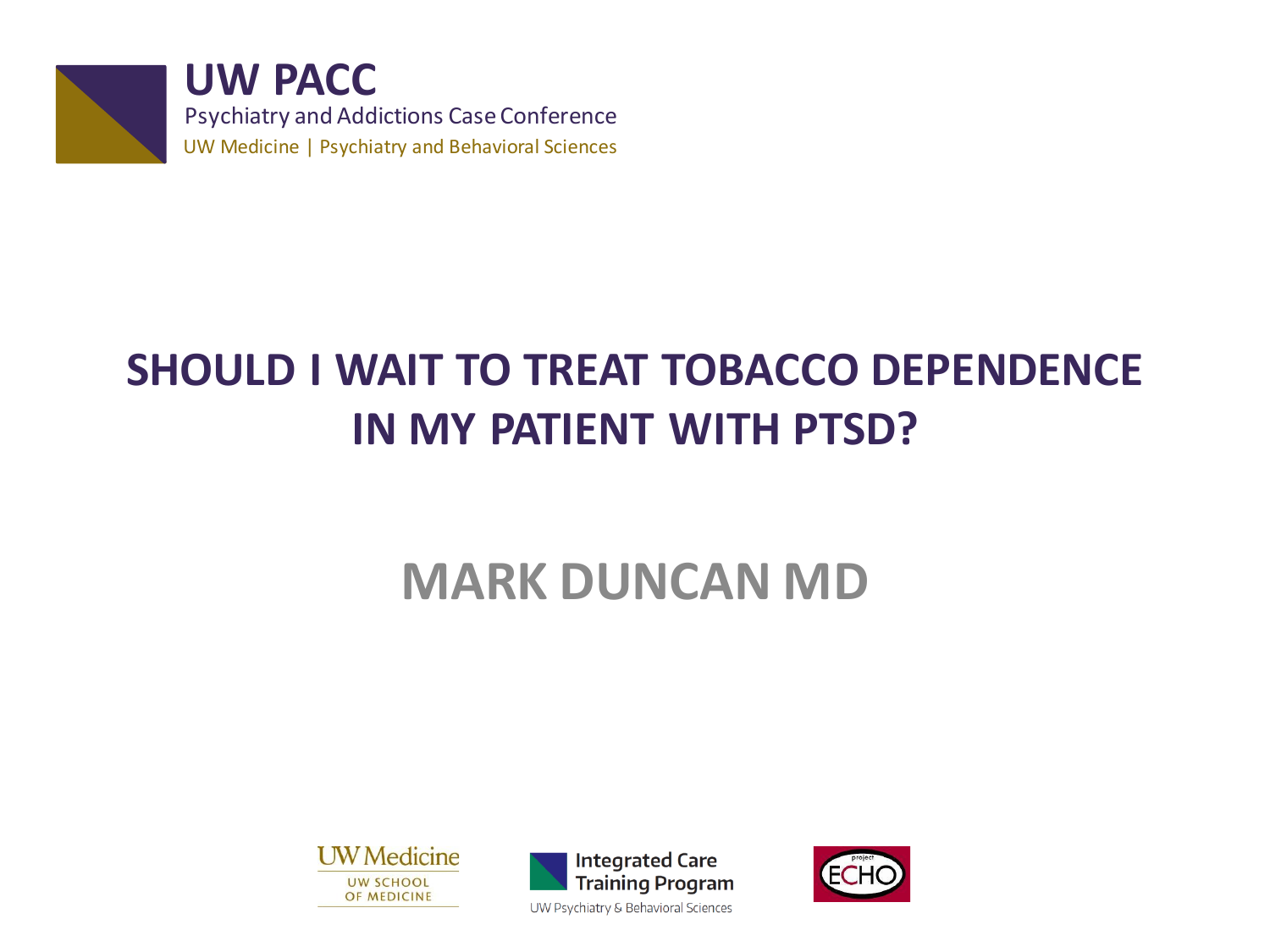## **SPEAKER DISCLOSURES**

 $\checkmark$  Any conflicts of interest-none

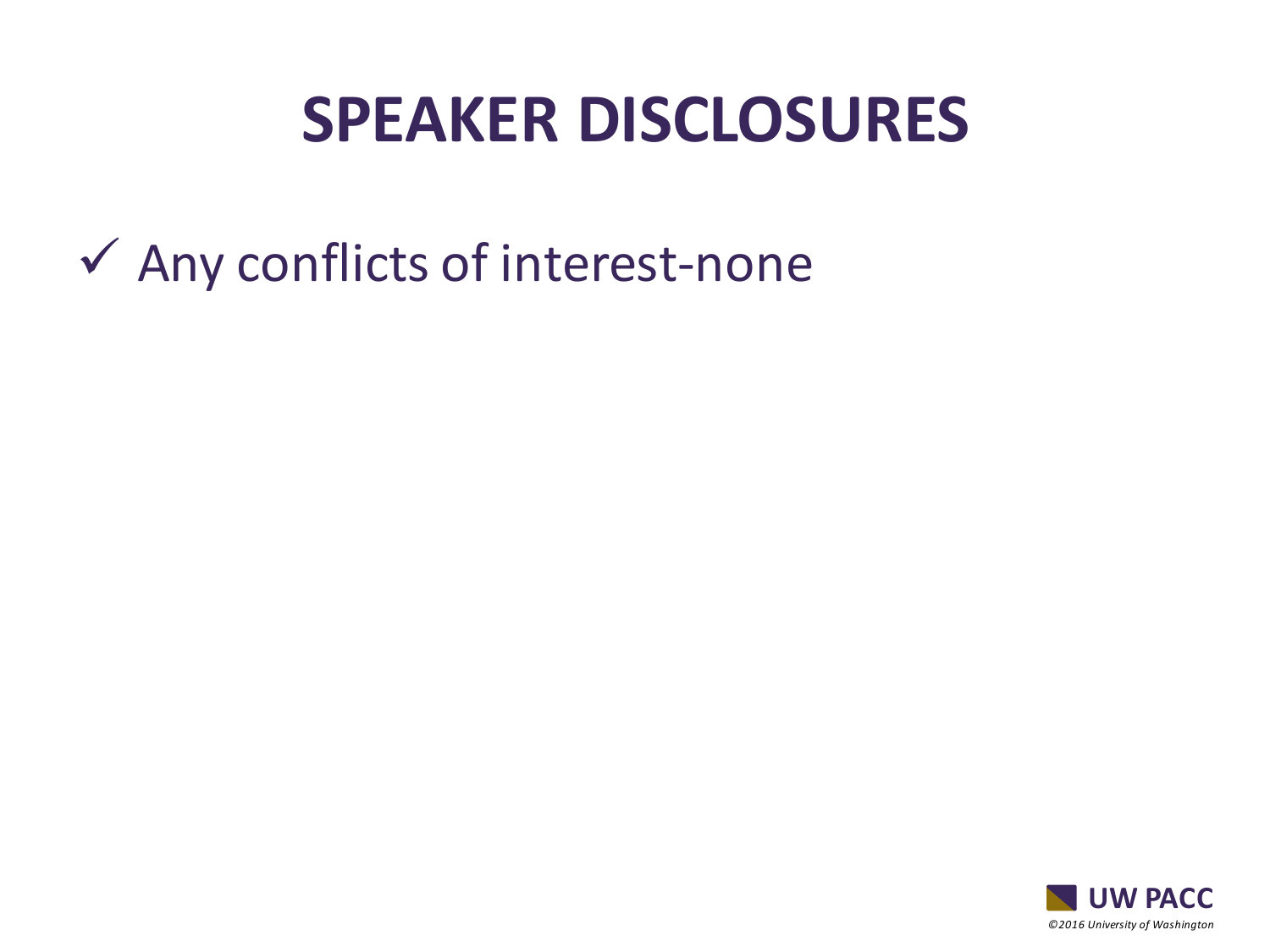# **OBJECTIVES**

- 1. To answer the question if stopping smoking will worsen someone's psychiatric symptoms
- 2. Identify any best practices around treating smoking cessation in context of psychiatric disorders
- 3. Provide brief update on any advances in the treatment of smoking

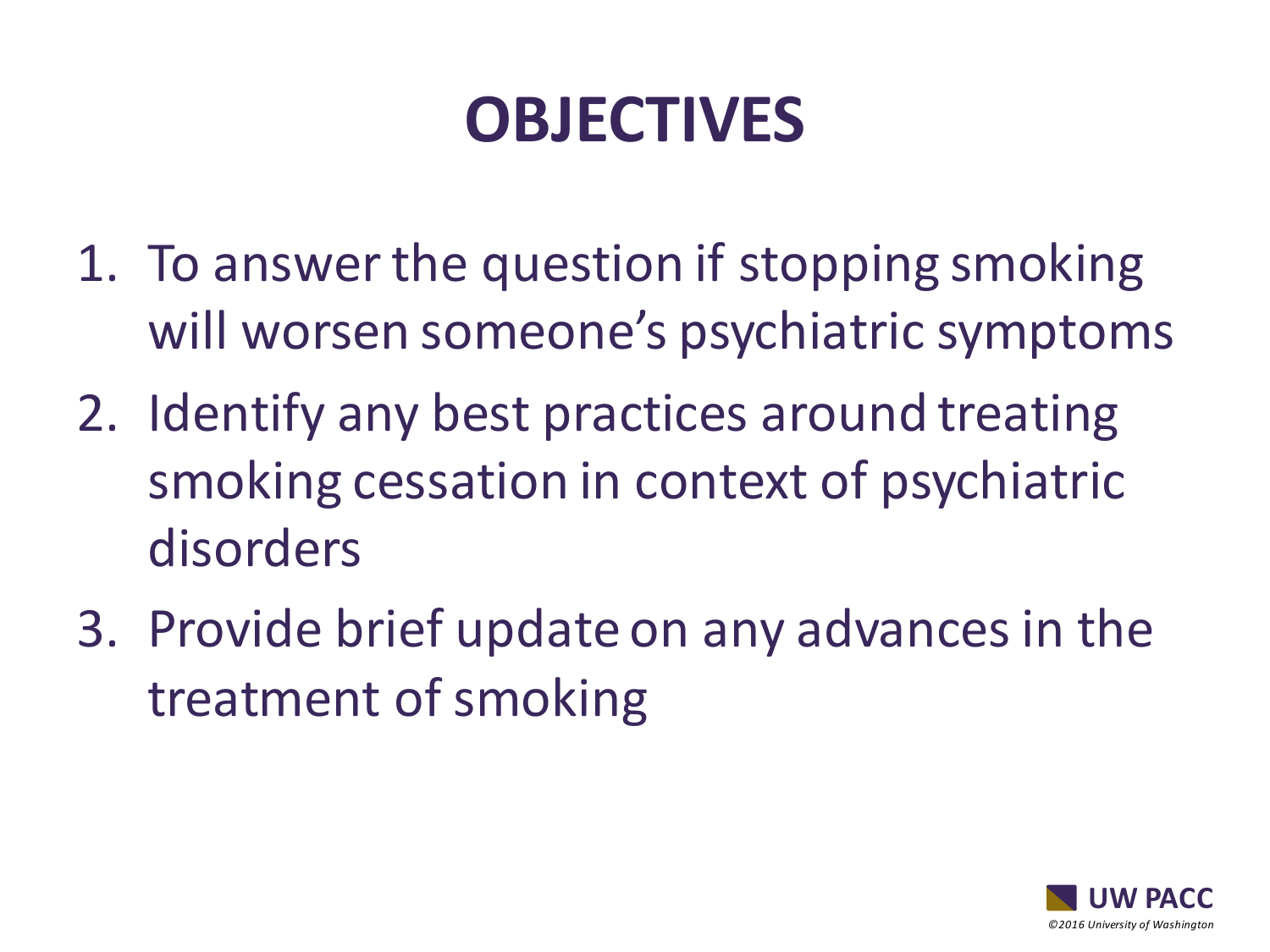## **HOW MANY OF YOUR PATIENTS WITH MENTAL HEALTH DISORDERS SMOKE?**

- A.  $< 5\%$
- B. 5-20%
- C. 21-50%
- D. 51-75%
- E. 76-100%

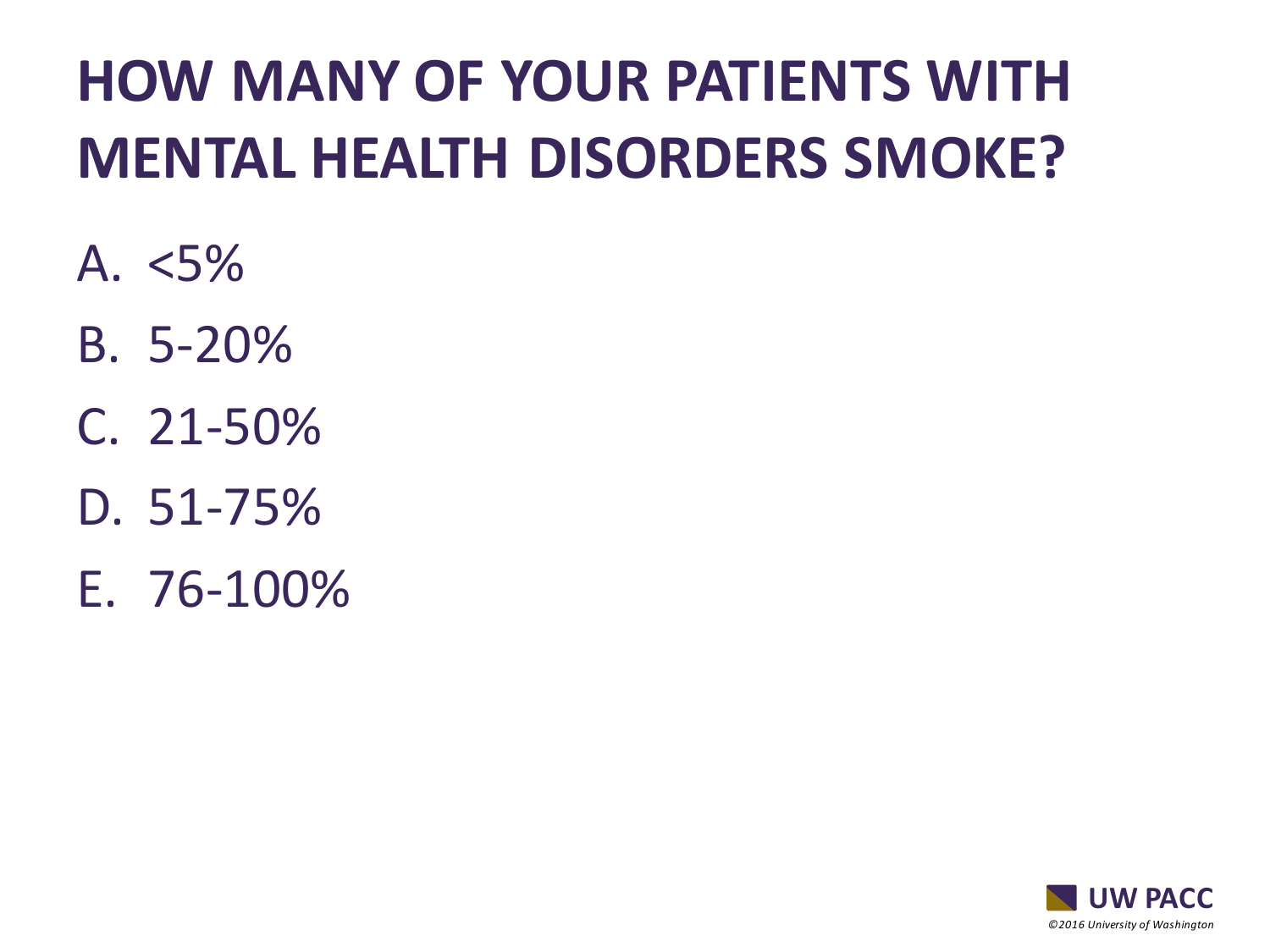## **CASE 1**

- 35yo transgender M with chronic pain, and PTSD. He presents with persistent anxiety, interrupted sleep, fatigue, and a raspy voice. He smells like tobacco.
- You have increased his Sertraline to 200mg qday and made a referral for therapy. Her GAD7 is a 13.
- You have about 7 minutes left in the visit.

## What would you do next?

- A. Ask her about smoking cessation?
- B. End the visit and try to finish up your note.
- C. Document to self in note to talk about smoking next time.
- D. Not ask her about stopping smoking? (lack of skills, outside of scope, defer to pt, etc.)

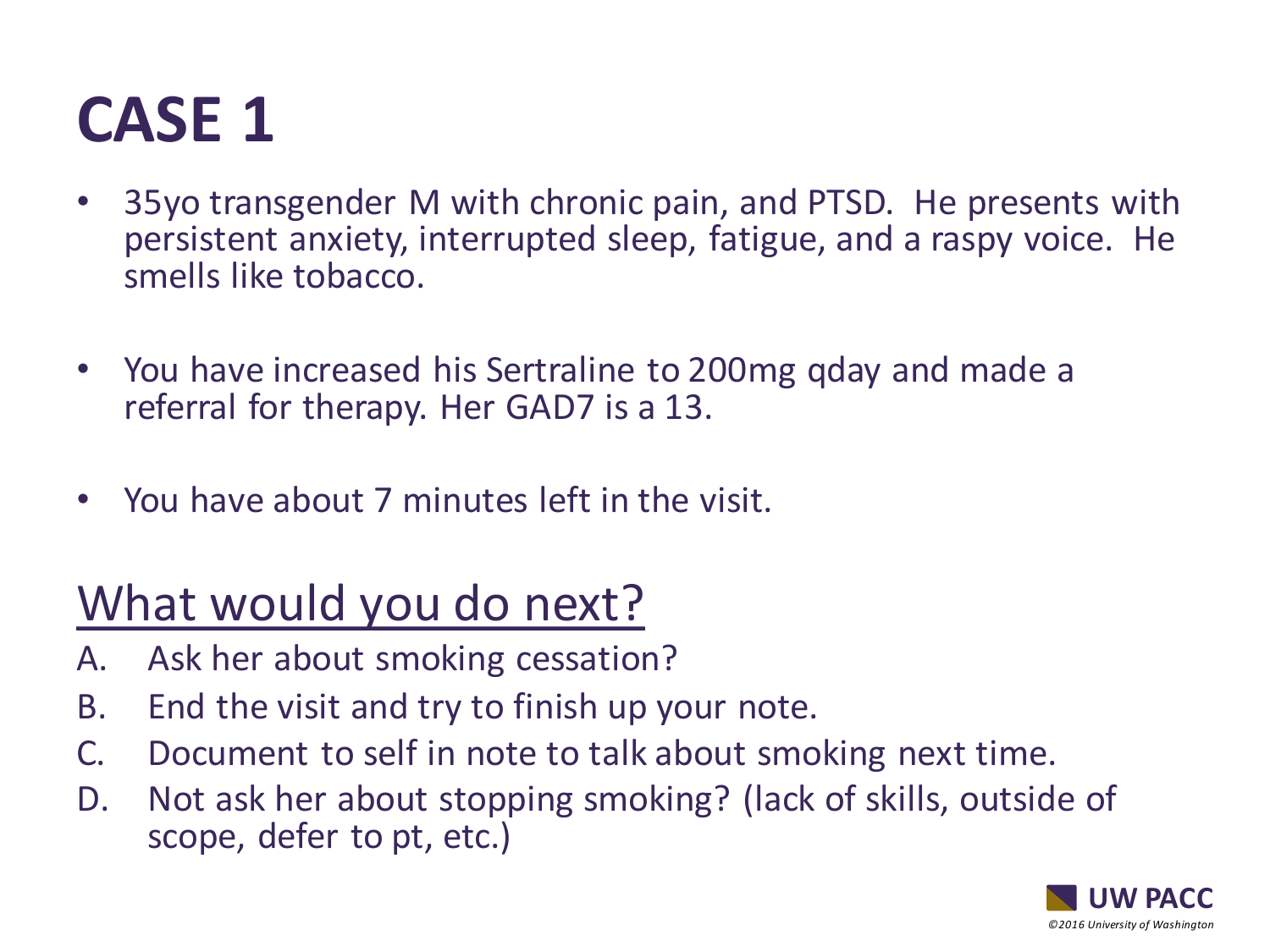## **HOW OFTEN DO YOU ADDRESS YOUR PATIENT'S SMOKING?**

- A. Never
- B. Not enough
- C. Pretty good
- D. 110%, I am an awesome provider!

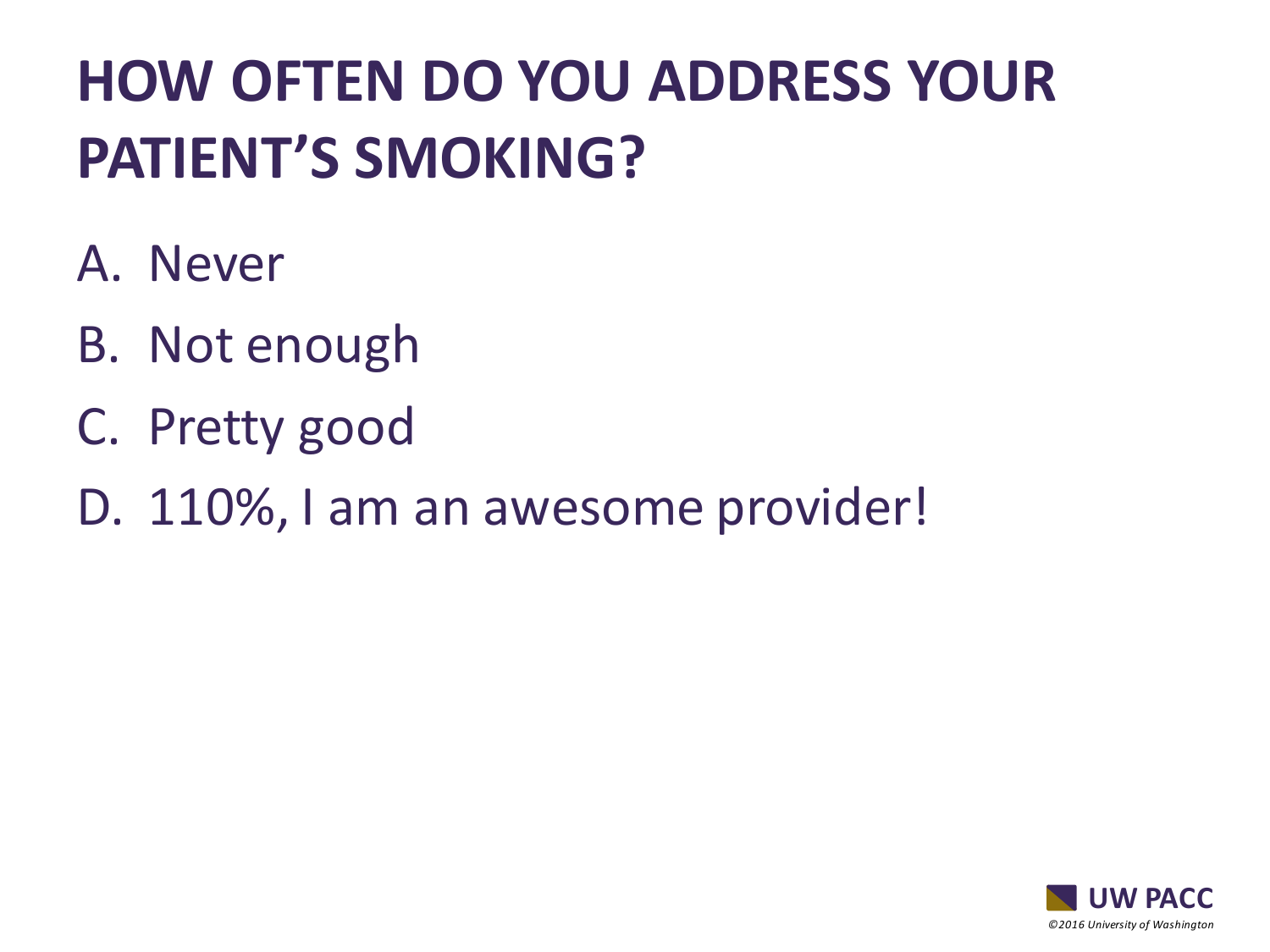## **SMOKING IS** *THE LEADING* **PREVENTABLE CAUSE OF DEATH IN THE US**



CDC: https://www.cdc.gov/tobacco/data\_statistics/fact\_sheets/fast\_facts/index.htm

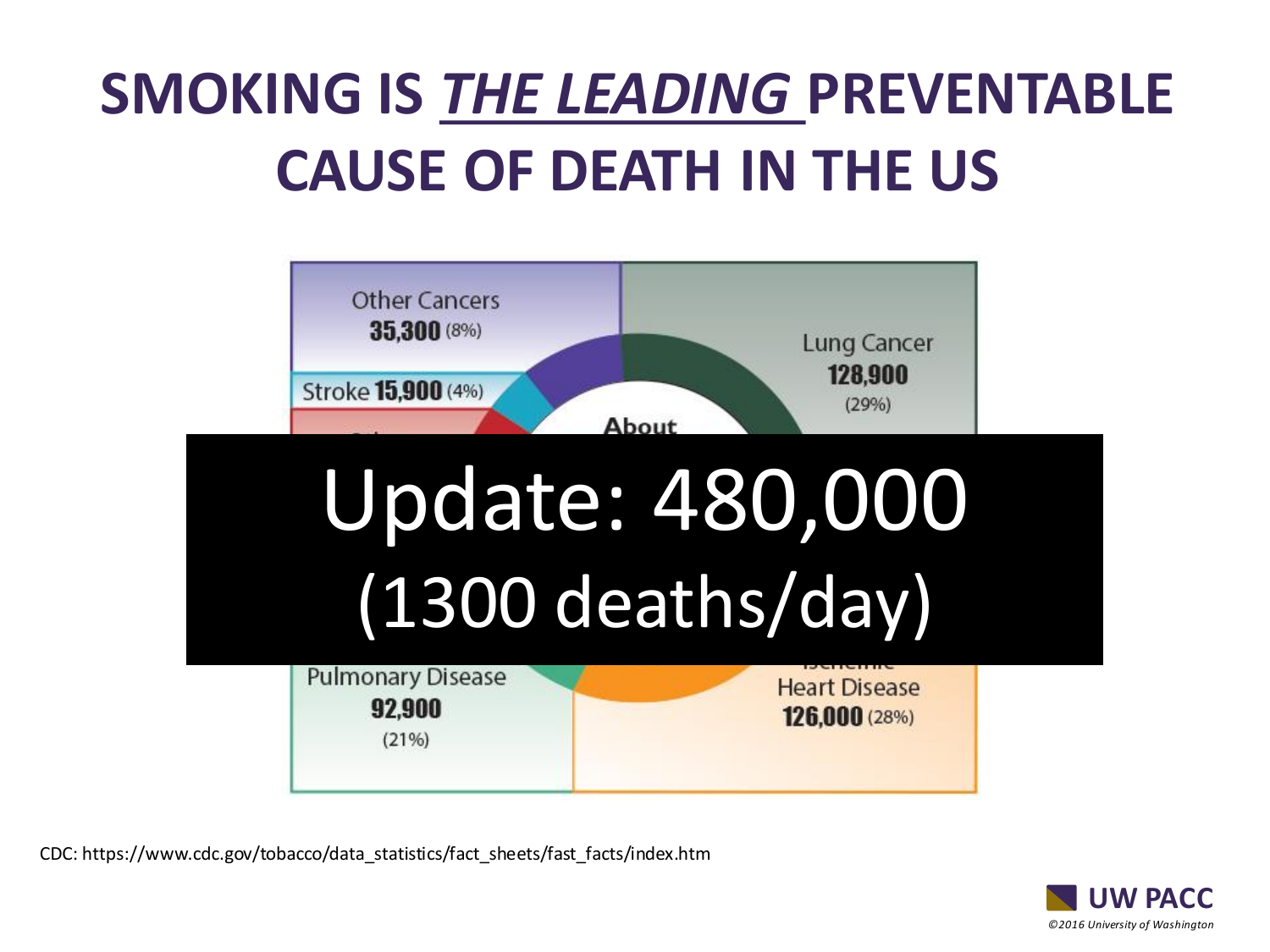

• The USPSTF recommends that clinicians **ask** all adults about tobacco use, **advise** them to **stop** using tobacco, and **provide behavioral** interventions and US Food and Drug Administration (FDA)--approved **pharmacotherapy** for cessation to nonpregnant adults who use tobacco.

https://www.uspreventiveservicestaskforce.org/uspstf/recommendation/tobacco-use-in-adults-and-pregnant-womencounseling-and-interventions

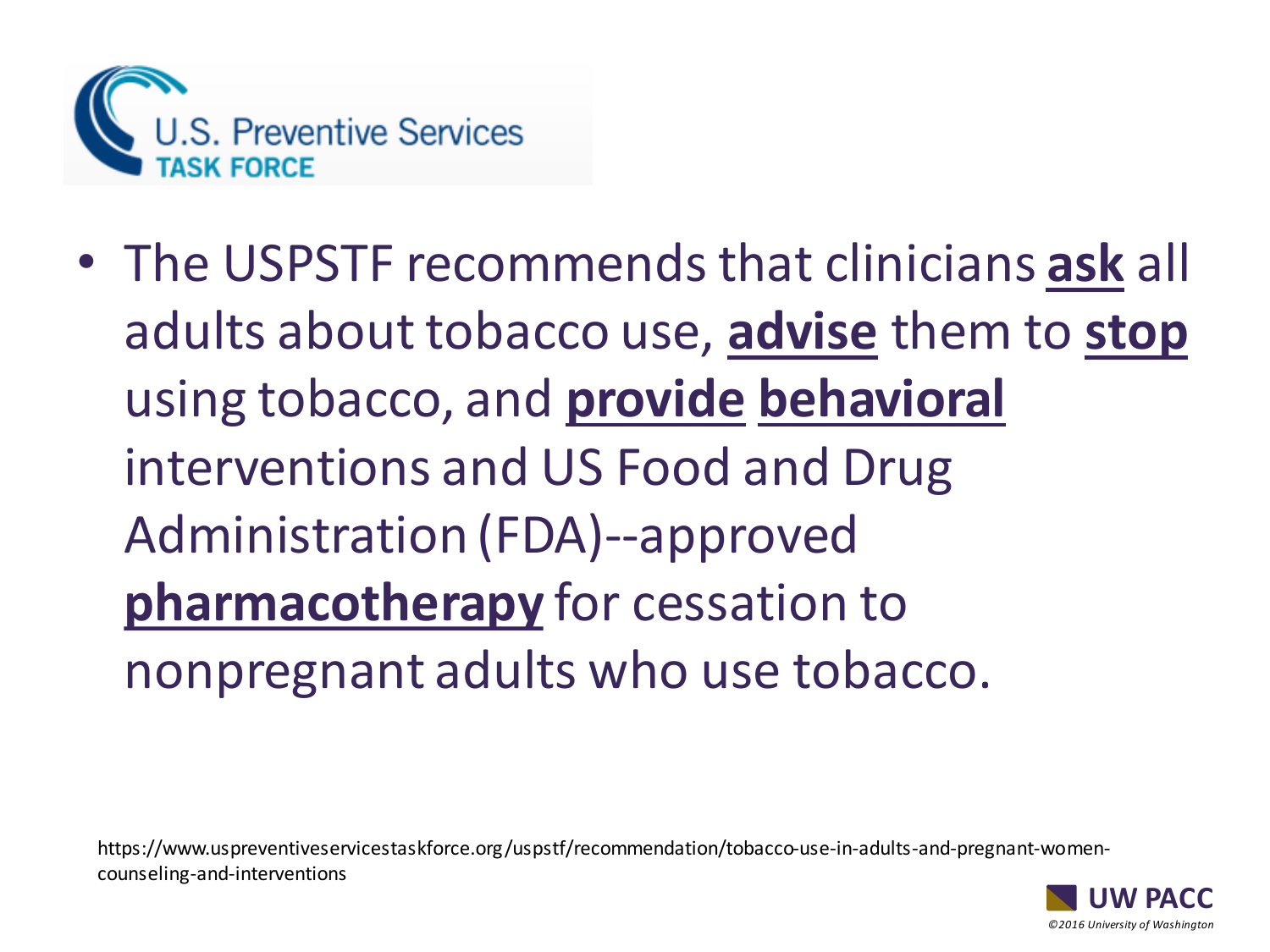# **YES, BUT...IT HELPS ME [PATIENT]**

- Patient barriers
	- *When I am here at the Centre [mental health resource centre] most of the smoking that I do is like going outside wi' other people who smoke. It's no because I really want to smoke, it's just more of a case of joining in.*
	- *It has a kind of tranquilized feeling, a calming effect. If I've got something on that's stressful, I'll light up, and that seems to pull me together.*
	- *I'm a schizophrenic and I start to hear voices and it starts getting bad [if I try to stop smoking]. I start to panic. [Smoking has] helped to keep me together over the past years … . When I stop [smoking] I'm feart [scared] to get the voices and end up going in and out of the hospital.*

Kerr S, Woods C, Knussen C, Watson H, Hunter R. Breaking the habit: a qualitative exploration of barriers and facilitators to smoking cessation in people with enduring mental health problems. BMC Public Health. 2013 Mar 12;13:221. doi: 10.1186/1471- 2458-13-221. PMID: 23497231; PMCID: PMC3599988.

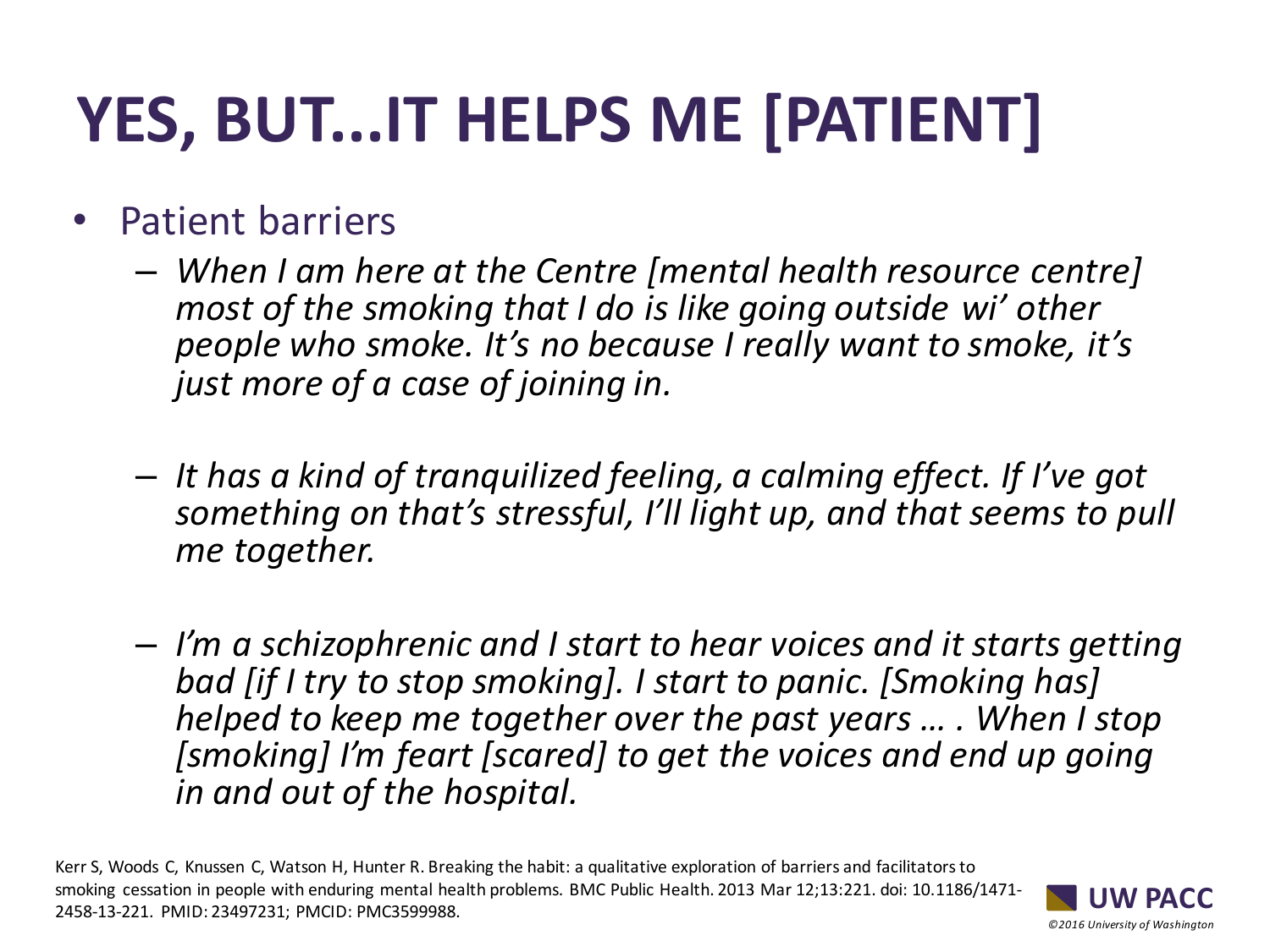# **YES, BUT...IT HELPS ME [PATIENT]**

- Patient barriers
	- Smoking embedded in social circles
		- Families
		- Mental health service
	- Smoking has a calming effect and helps them deal with stress of life
		- Loss of important coping strategy
	- Worry that mental health would worsen
	- Stimulant effects helps with sedating meds
	- Habit and addiction
	- It is pleasurable
	- Low confidence
	- Mental health providers did not ask about or encourage cessation

Kerr S, Woods C, Knussen C, Watson H, Hunter R. Breaking the habit: a qualitative exploration of barriers and facilitators to smoking cessation in people with enduring mental health problems. BMC Public Health. 2013 Mar 12;13:221. doi: 10.1186/1471- 2458-13-221. PMID: 23497231; PMCID: PMC3599988.

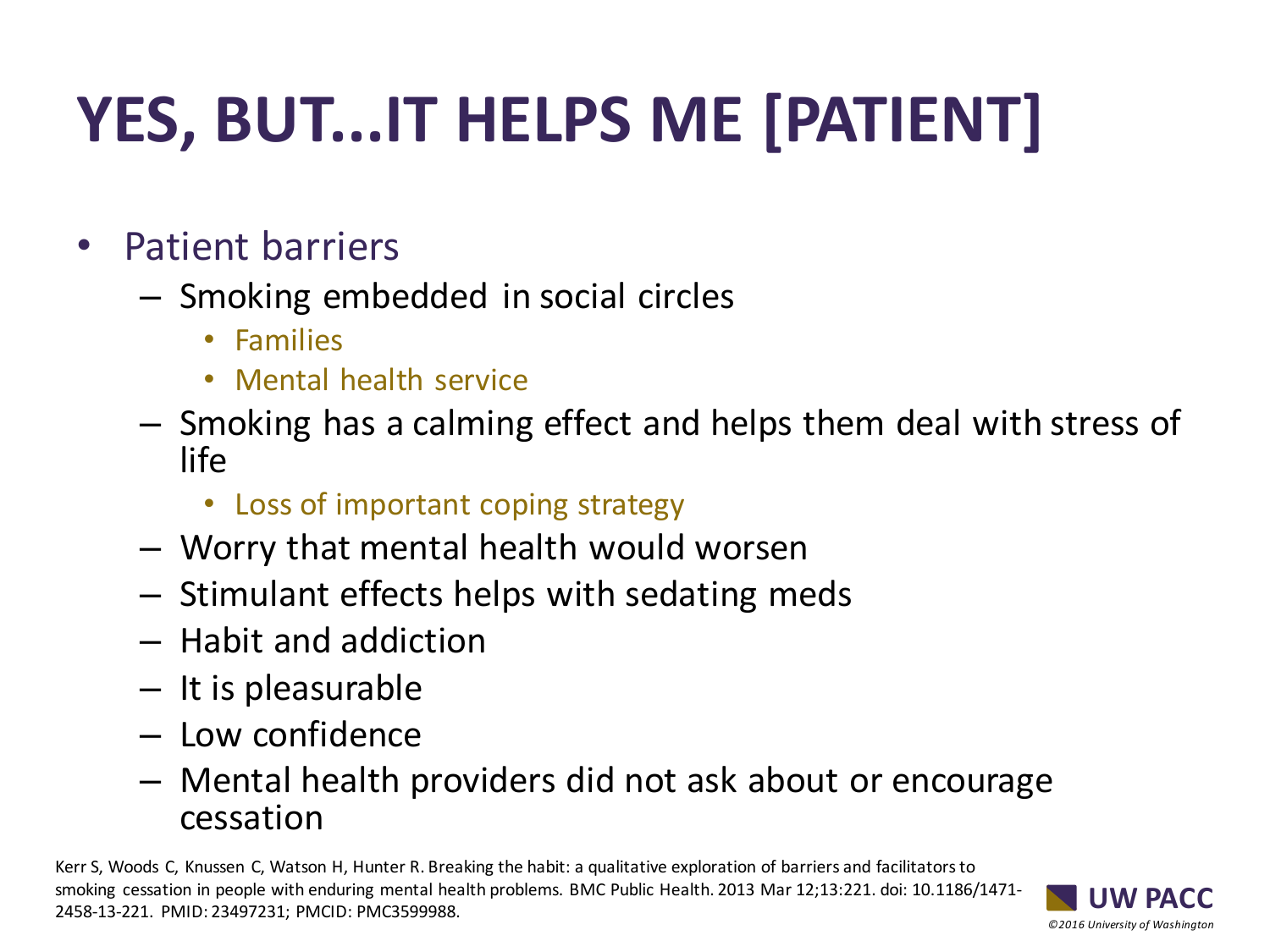# **YES, BUT...I DON'T WANT TO DESTABILIZE THE PATIENT [PROVIDER]**

- Perceived Barriers
	- Lack of education/confidence
	- Lack of time
- Negative Attitudes
	- Quitting will make mental health symptoms worse
	- Not a treatment priority (treat alcohol first!)
	- Assume patients not interested (implicit bias-40%)
	- Outside scope of work (20%)
	- It won't work
- Permissive Attitudes
	- Helps them cope
	- Builds relationship to smoke with patients
	- Too much extra work
	- They can decide for themselves

Sheals K, Tombor I, McNeill A, Shahab L. A mixed-method systematic review and meta-analysis of mental health professionals' attitudes toward smoking and smoking cessation among people with mental illnesses. Addiction. 2016 Sep;111(9):1536-53. doi: 10.1111/add.13387. Epub 2016 May 3. PMID: 27003925; PMCID: PMC5025720.

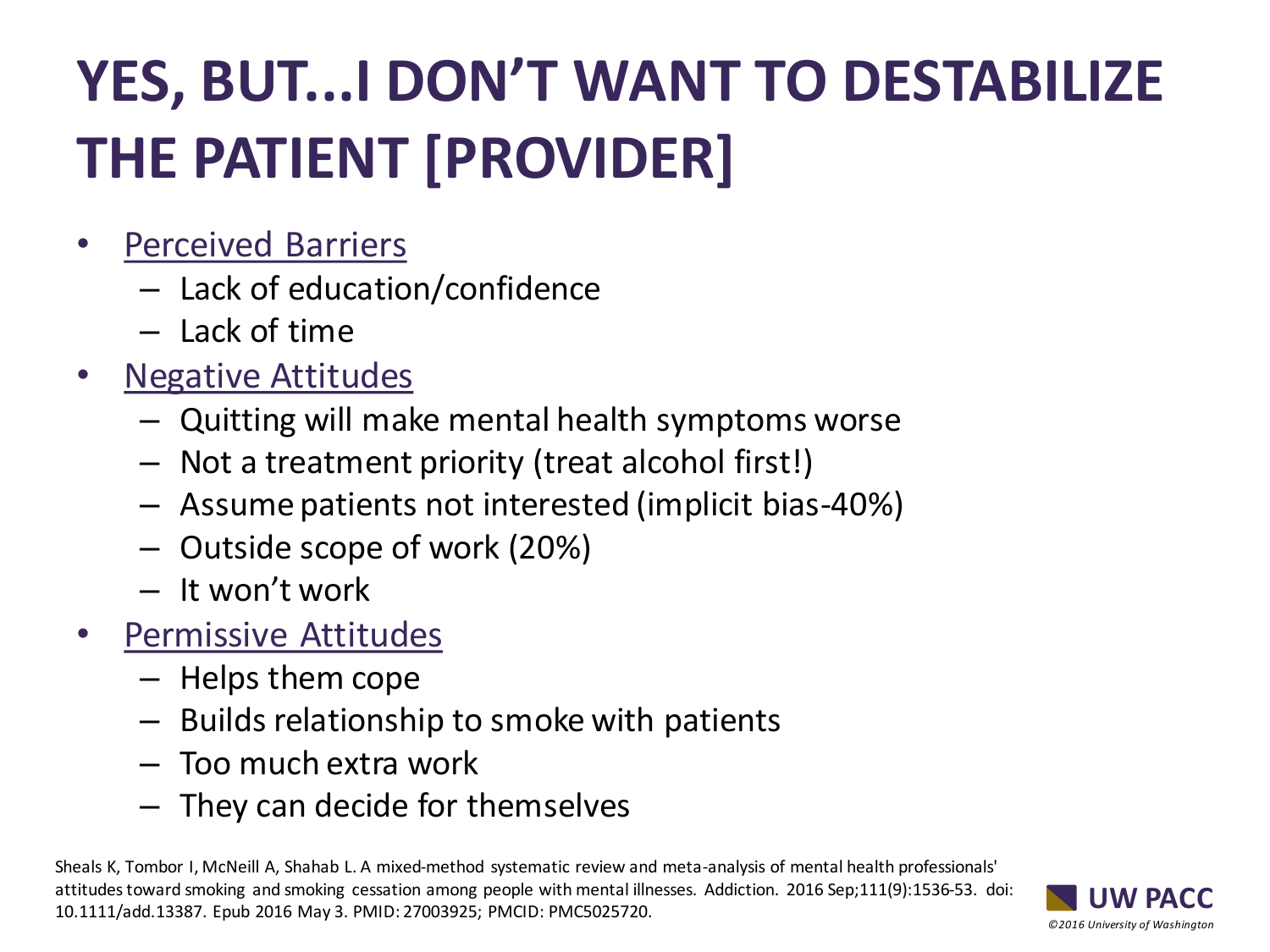

## • The USPSTF recommends that clinicians **ask** all

## adoutho cmake with mental illnes using tobacco, and **provide behavioral** are *less likely* to be *offered advice and* support to quit than those without **pharmacotherapy** for cessarion to the contract of the contract of the contract of the contract of the contract of the contract of the contract of the contract of the contract of the contract of the contract of the contrac ndan miness.<br>The use to use to use to use to use to use to use to use the use of the use of the use of the use of the use o People who *smoke* with *mental illness*  mental illness.

Prochaska JJ, Reyes RS, Schroeder SA, Daniels AS, Doederlein A, Bergeson B. An online survey of tobacco use, intentions to quit, and cessation strategies among people living with bipolar disorder. Bipolar Disord. 2011 Aug-Sep;13(5-6):466-73. doi: 10.1111/j.1399-5618.2011.00944.x. PMID: 22017216; PMCID: PMC3341941.

Szatkowski L, McNeill A. The delivery of smoking cessation interventions to primary care patients with mental health problems. Addiction . 2013 Aug;108(8):1487-94. doi: 10.1111/add.12163. Epub 2013 Mar 27. PMID: 23534846.

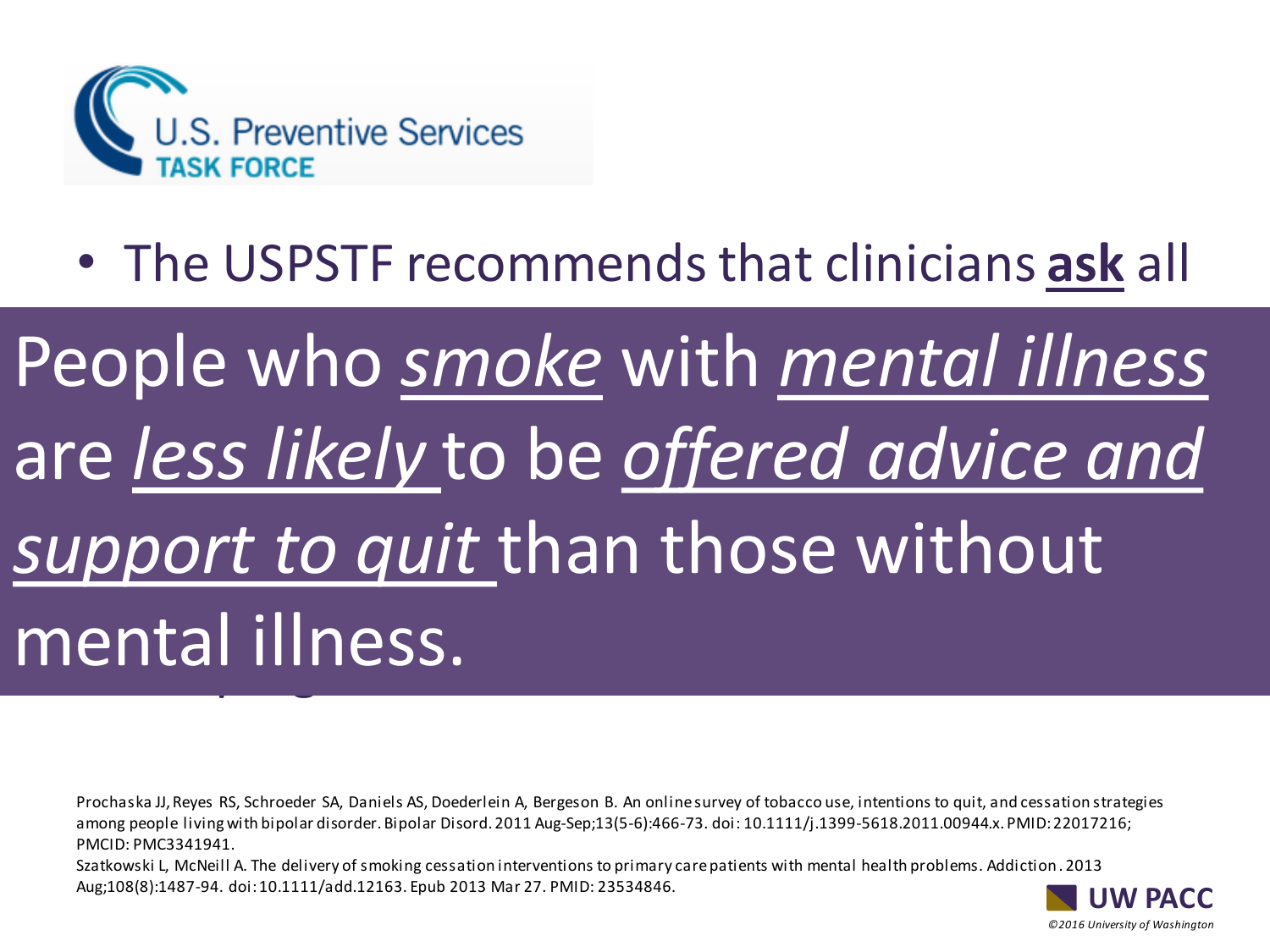## **WILL STOPPING SMOKING MAKE THEIR MENTAL HEALTH SYMPTOMS WORSE?**

- 2021 Cochrane Review
	- 102 studies, N=169,500 patients
	- America's, Europe, Asia



- Smoking cessation was associated with an *improvement in depression and anxiety* symptoms.
	- Risk or bias, certainty low to moderate
- Smoking cessation associated with *improvement in stress* symptoms
	- More positive feelings
	- Improved mental well being

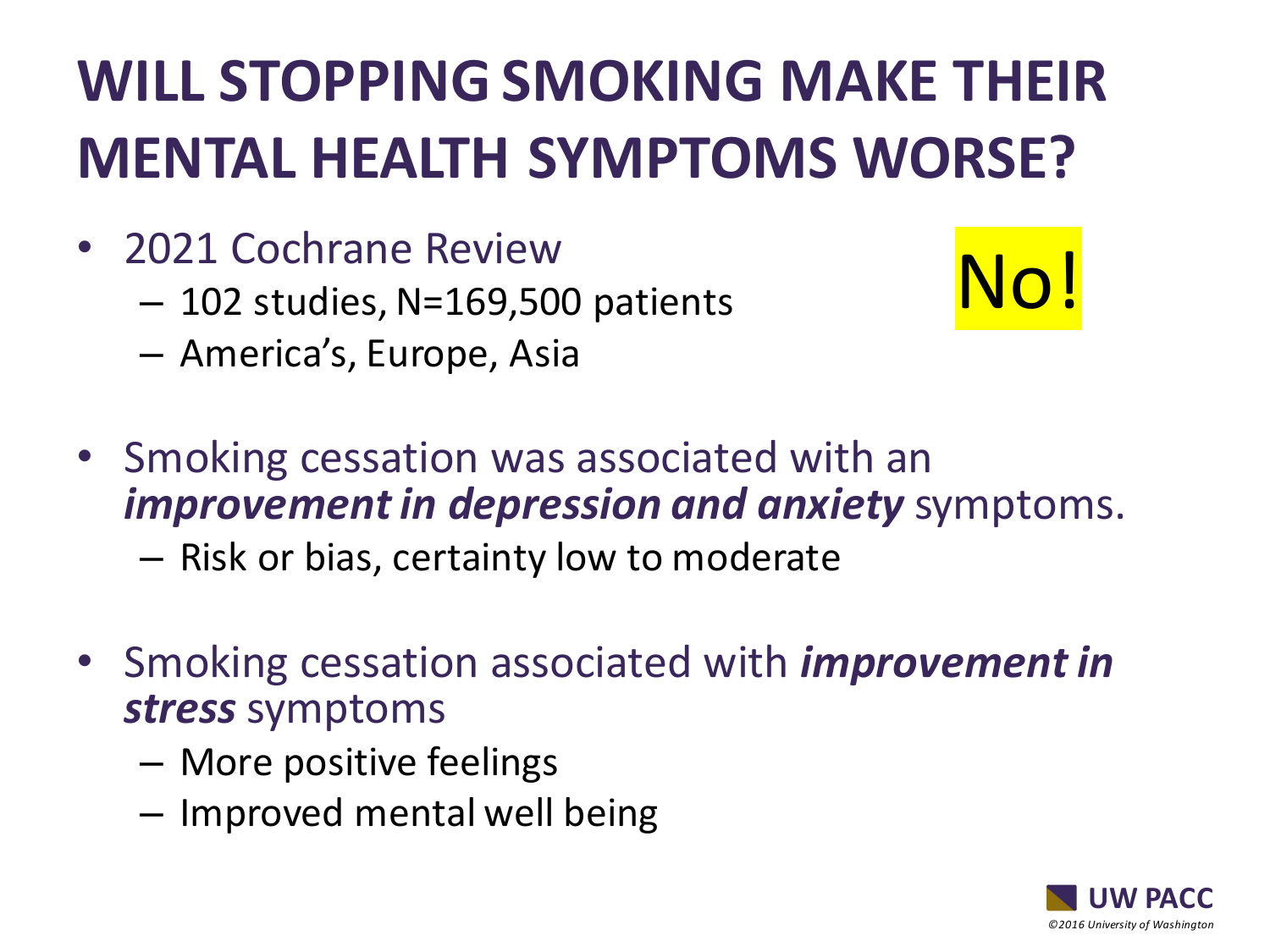## **FACTS ABOUT MENTAL ILLNESS AND SMOKING**

- People with mental illness are just as likely to want to quit as those without
- Improved physical and mental health
- Reduced financial stress
- Reduced side effects of med and dose

Siru R., Hulse G. K., Tait R. J. Assessing motivation to quit smoking in people with mental illness: a review. Addiction 2009; 104: 719–33. Brose LS, Brown J, McNeill A. Mental health and smoking cessation-a population survey in England. *BMC Med*. 2020;18(1):161. Published 2020 Jun 25. doi:10.1186/s12916-020-01617-7

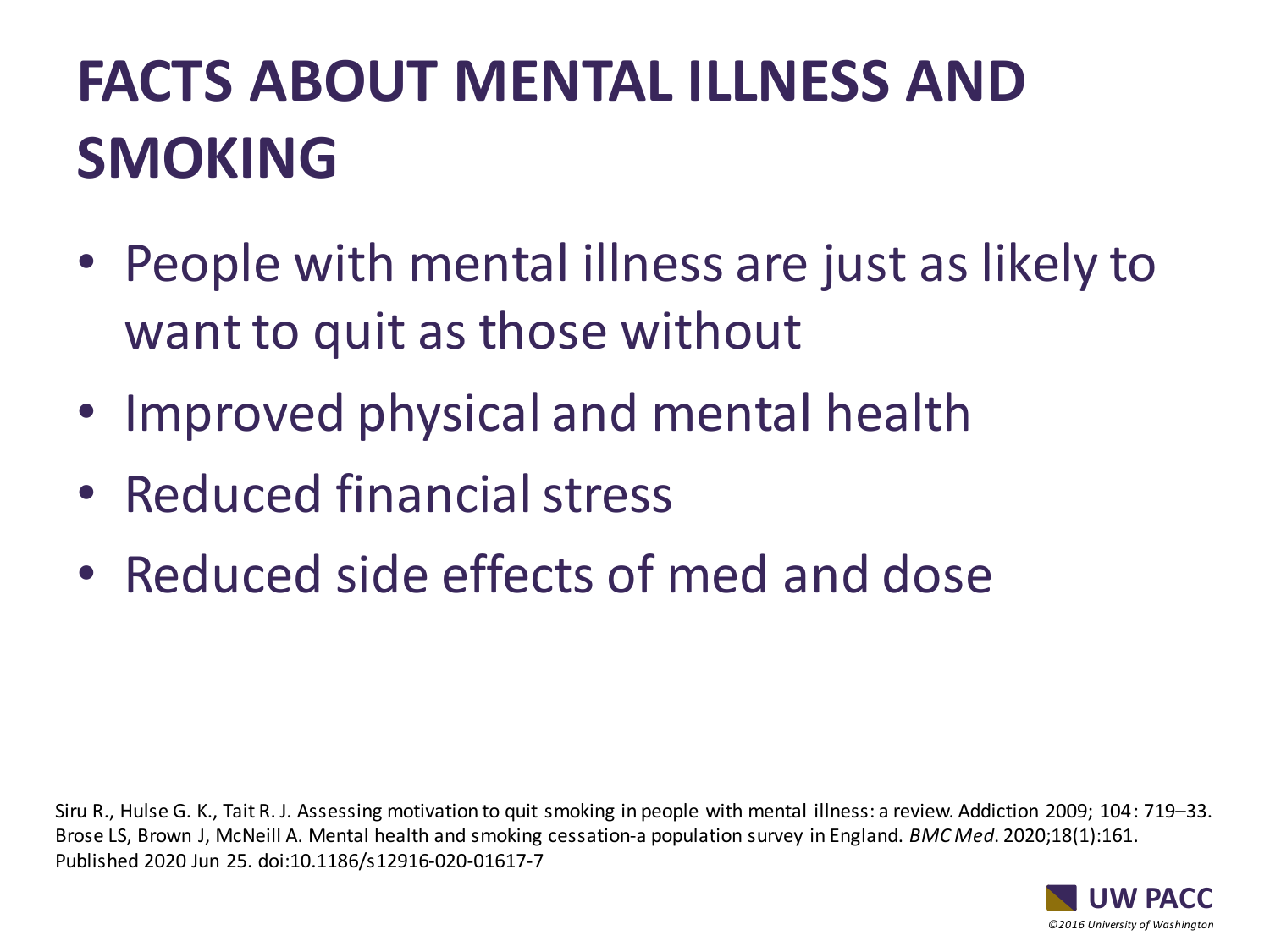# **WHAT ABOUT PTSD?**

### 10 different VA, N-943, followed 18 months

- 94% male, White-57%, Black-36%, Age-54
- Integrated smoking and PTSD vs separate treatment options

### **Results**

– PTSD symptoms improved in both arms







Figure 3. Months to Relapse Following Initial 24-Hour Quit Between Randomization and 18-Month Assessment (n=682)

*©2016 University of Washington*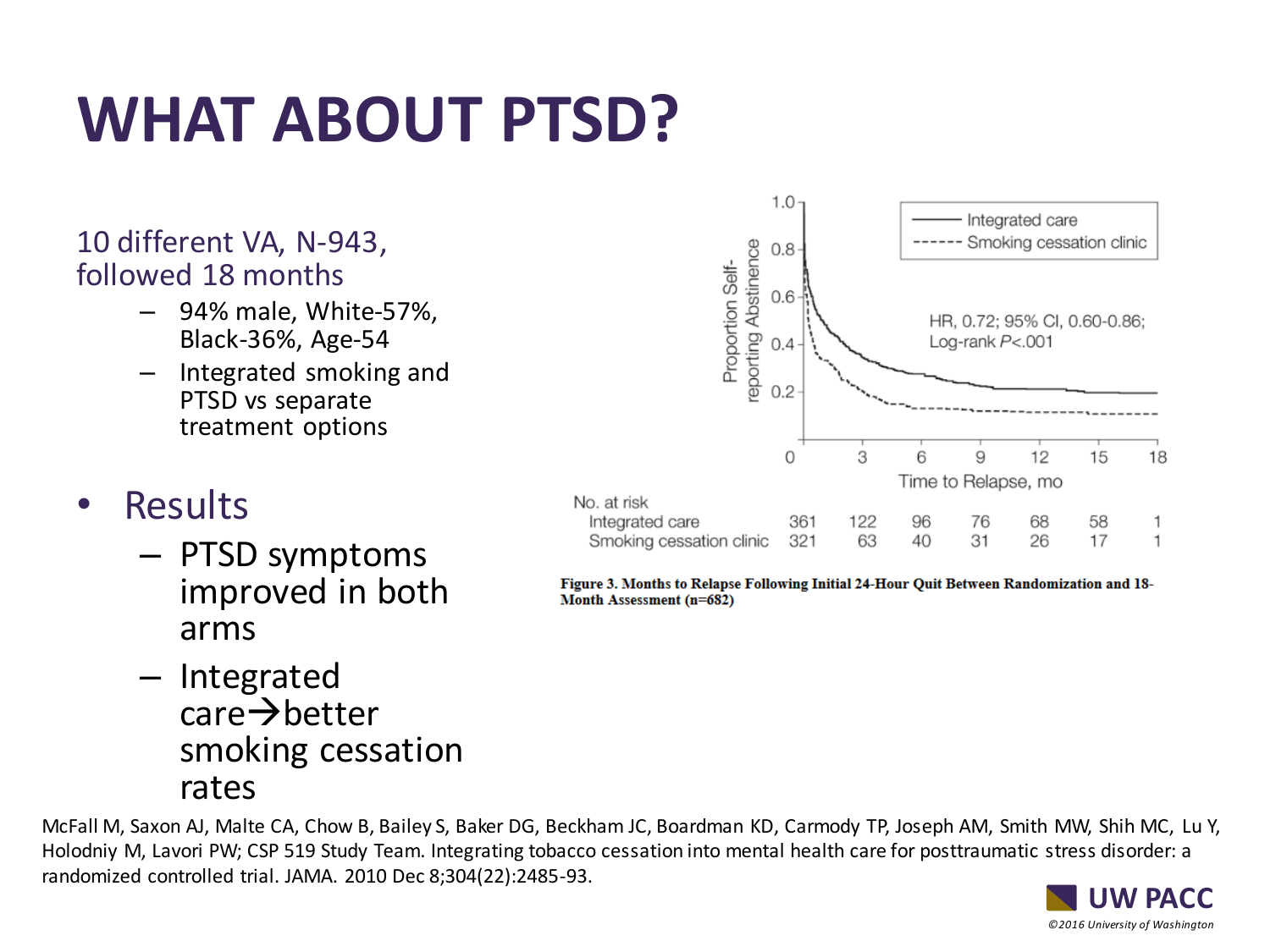## **CASE 2**

• 34yo M with Schizophrenia. Lives at home with parents. Has a job in food service. Last summer decompensated despite Invega and lived on and off the streets. Disorganized thinking. Using cannabis and smoking more. Kept giving away his clothes. Eventually symptoms resolved after starting Olanzapine 4 months later. Smoking 1ppd.

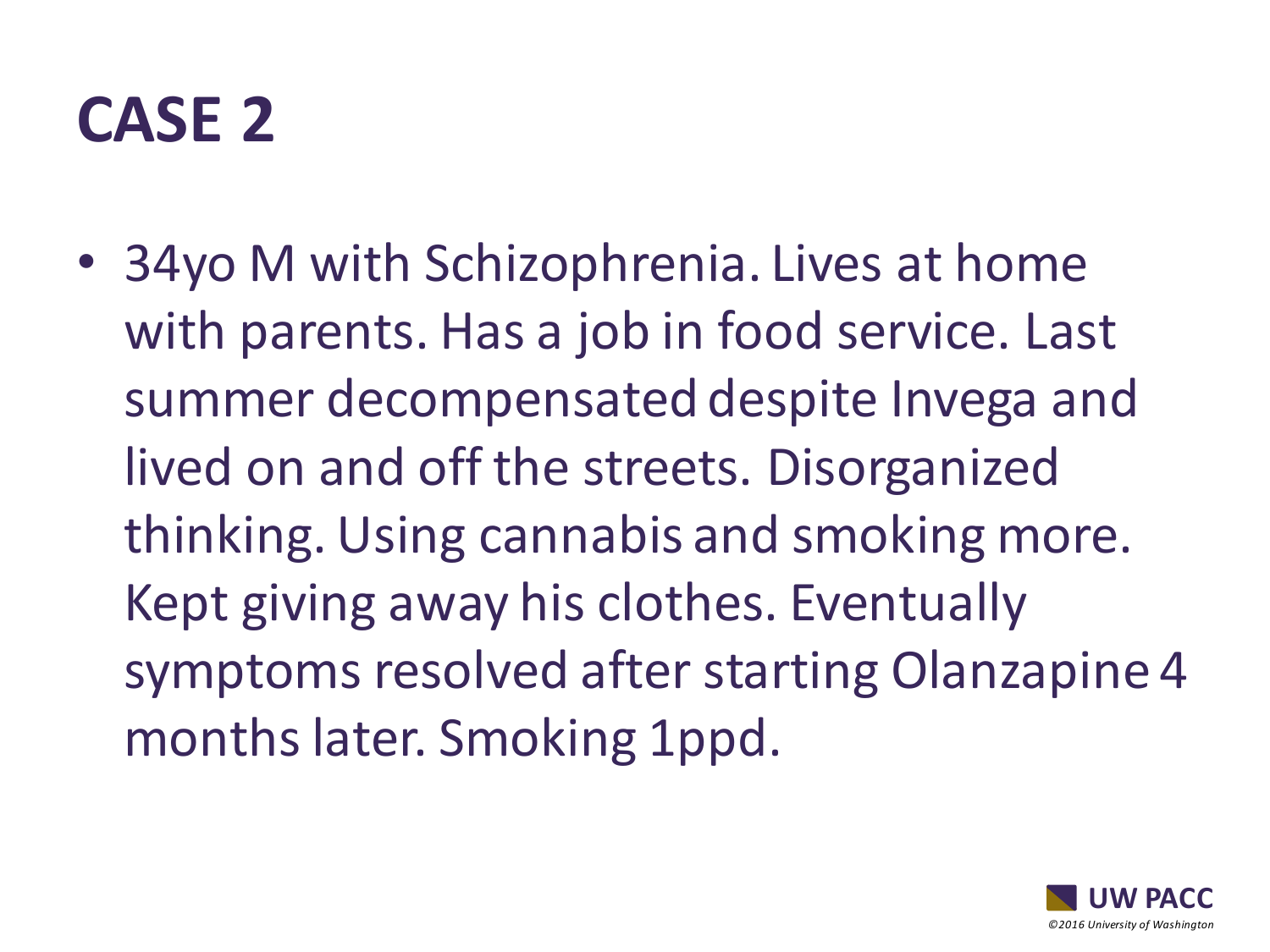# **CASE 2 SCHIZOPRHENIA, RECENTLY STABILIZED ON OLANZAPINE, 1PPD-CIG**

## What would you do?

- A. Offer Nicotine Replacement Therapy
- B. Offer Varenicline
- C. Offer Bupropion
- D. Refer to quit line
- E. Allow more time for stabilization

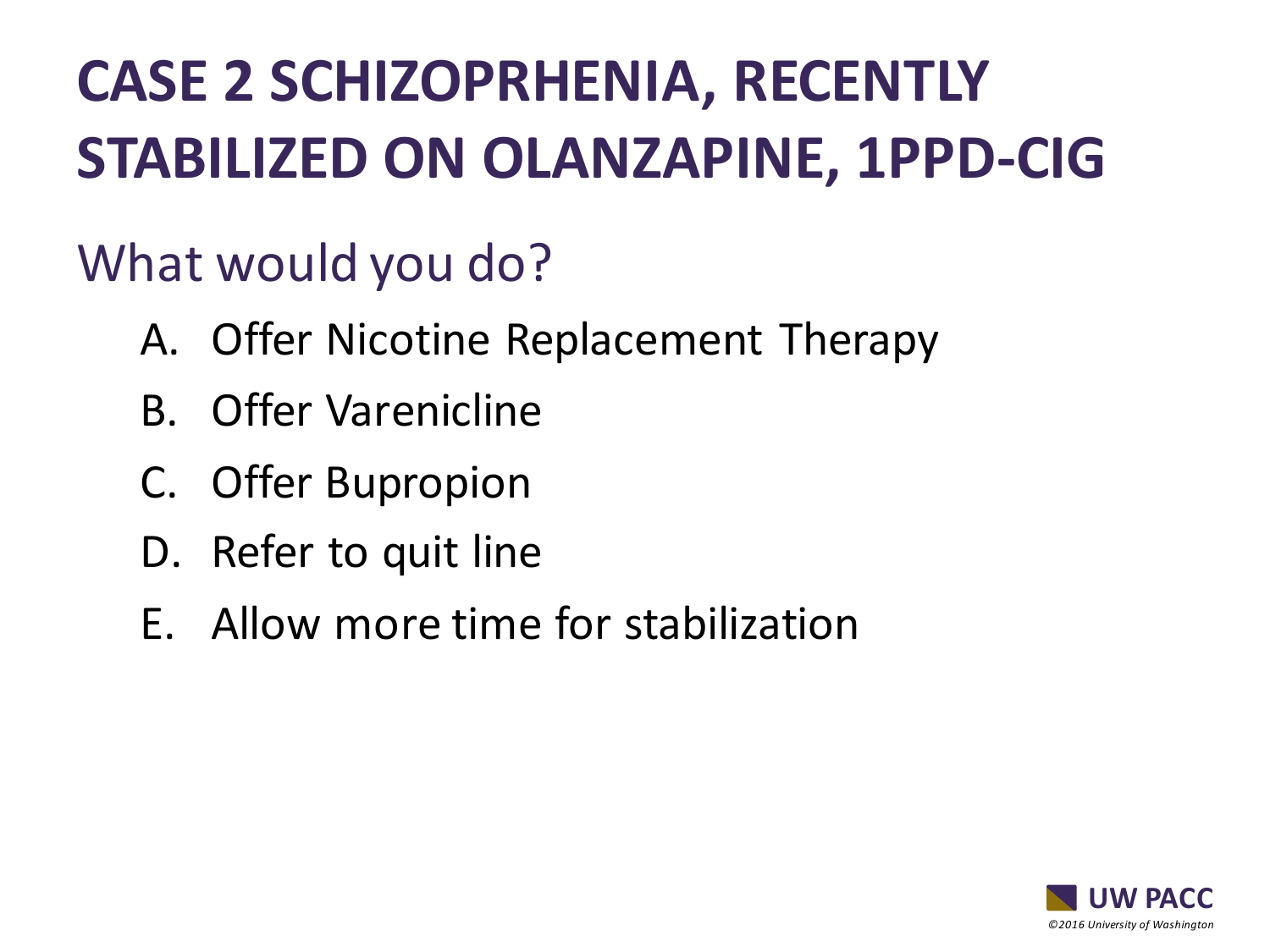## **SMOKING MEDS & NEUROSPYCHIATRIC AE'S**

### **EAGLES Study**

Neuropsychiatric safety and efficacy of varenicline, bupropion, and nicotine patch in smokers with and without psychiatric disorders (EAGLES): a doubleblind, randomised, placebo-controlled clinical trial.

Thomas KH, Martin RM, Knipe DW, Higgins JP, Gunnell D Lancet. 2016;387(10037):2507. Epub 2016 Apr 22..

- Double blind placebo control, N=
	- ½ had stable MDD, Bipolar, or Anxiety
	- Varenicline vs Bupropion vs NRT vs Placebo
- **Results** 
	- Similar rates of neuropsych adverse events between Varenicline (6.5%), Bupropion (6.7%), Nicotine (5.2%), vs Placebo (4.9%)
- **Bottom-line: ok to use smoking cessation meds in people with psychiatric disorders**

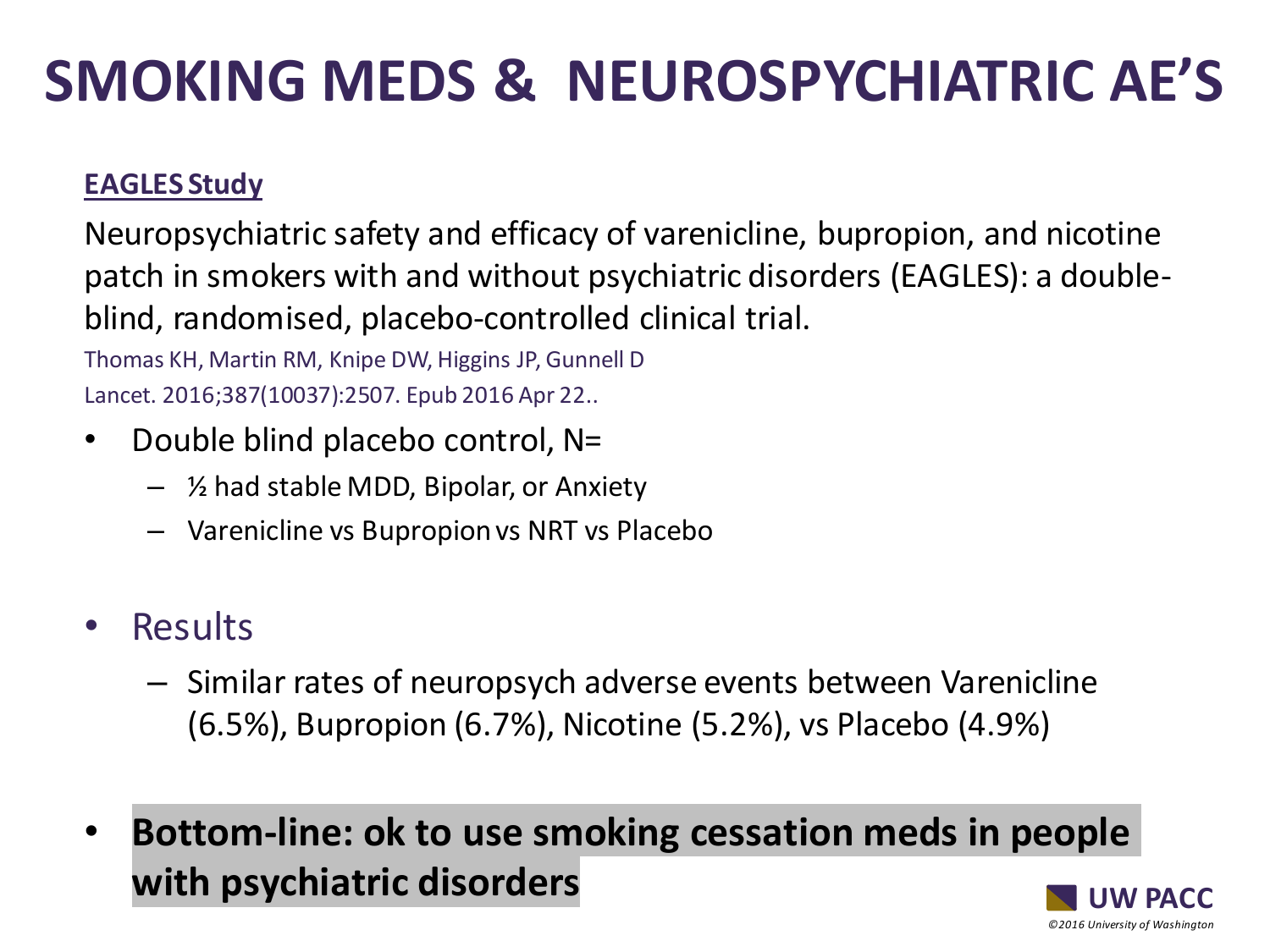## **SCHIZOPHRENIA AND SMOKING CESSATION**

Cochrane Review, 34 Trials

- Bupropion: better vs placebo at end of treatment and 6 months
	- No significant side effects

## –**Varenicline: better vs placebo**

- No significant side effects
- Contingency Management helps
- \*NRT not clearly helpful\*

Tsoi DT, Porwal M, Webster AC. Interventions for smoking cessation and reduction in individuals with schizophrenia. Cochrane Database Syst Rev. 2013 Feb 28;2013(2):CD007253.

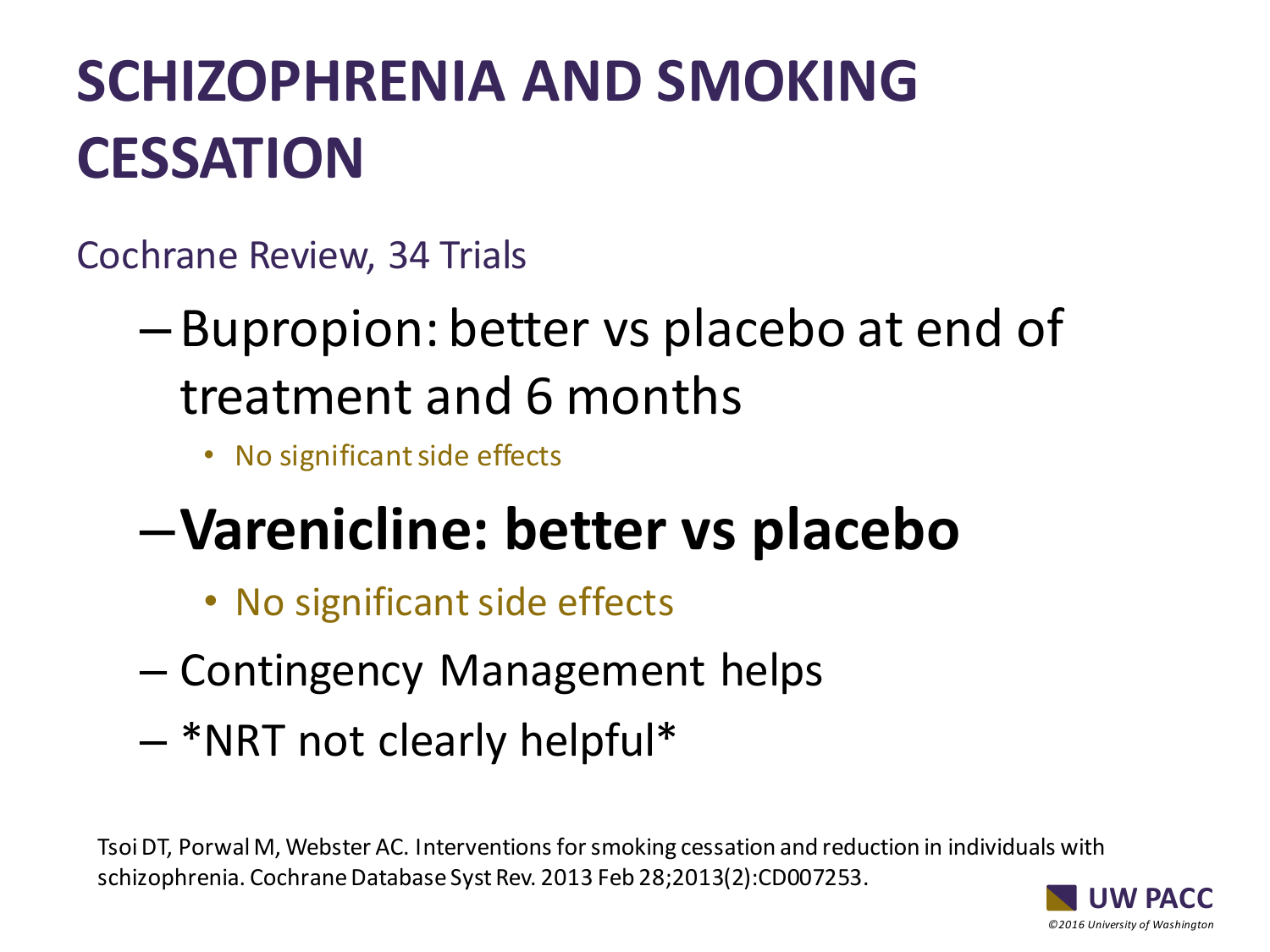# **BIPOLAR AND SMOKING CESSATION**

Setting: Comm MH Center, Bipolar or Schizophrenia

Intervention: Varenicline + CBT, 52 weeks

- Results at 52 weeks
	- Point-prevalence abstinence rates were *60% in the varenicline* group (24 of 40) vs *19% (9 of 47) in the placebo* group (odds ratio [OR], 6.2; 95% CI, 2.2-19.2; P < .001)
	- There were no significant treatment effects on psychiatric symptom ratings or psychiatric adverse events.

Evins AE, Cather C, Pratt SA, Pachas GN, HoeppnerSS, Goff DC, Achtyes ED, Ayer D, Schoenfeld DA. Maintenance treatment with varenicline for smoking cessation in patients with schizophrenia and bipolar disorder: a randomized clinical trial. JAMA. 2014 Jan 8;311(2):145-54.

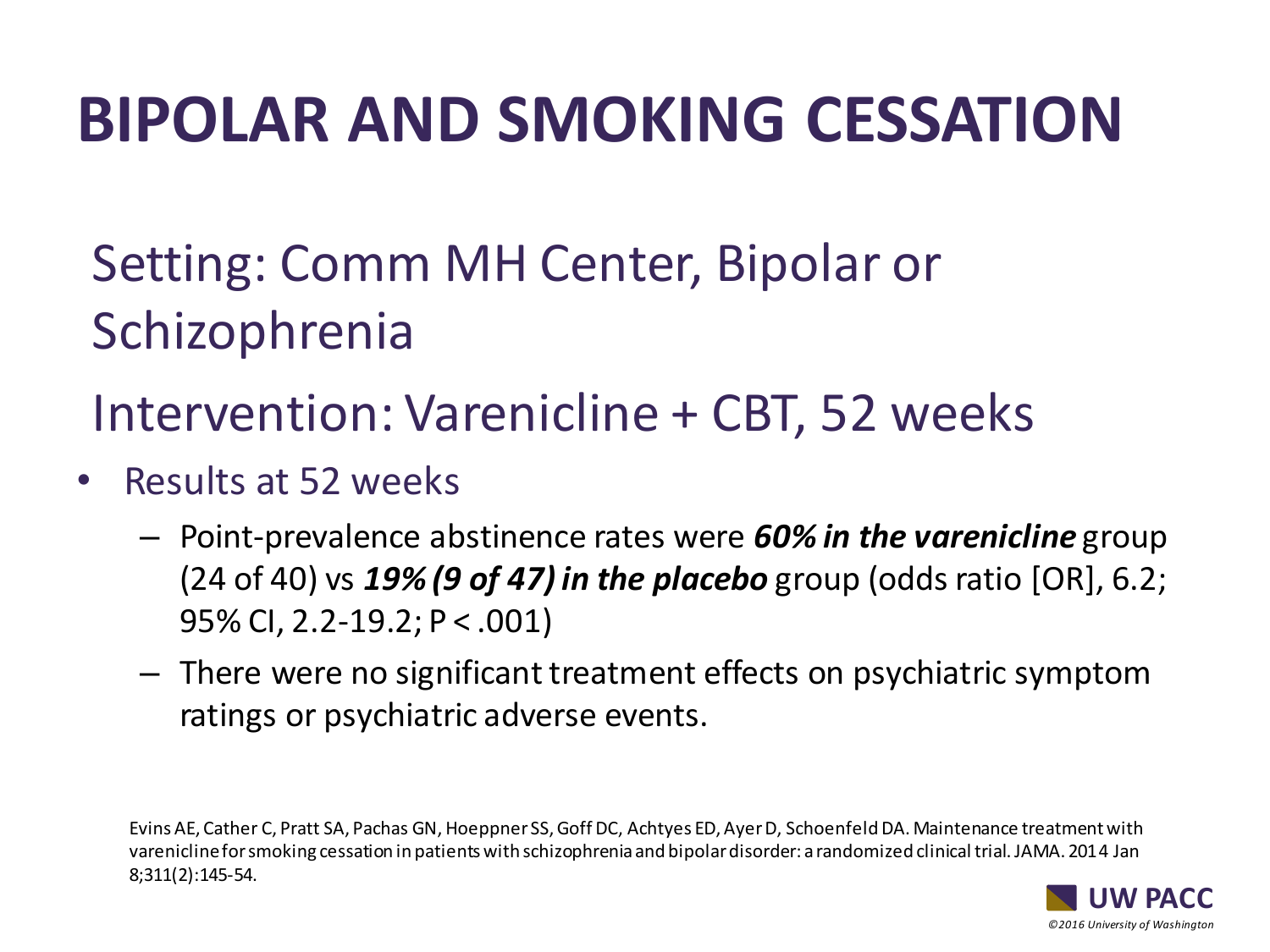## **SMOKING CESSATION MED TAKEAWAYS**

- For depression, anxiety, PTSD
	- Use any medication

- For Bipolar and Schizophrenia
	- Consider Varenicline as 1st line
	- May need to use longer (52 weeks)

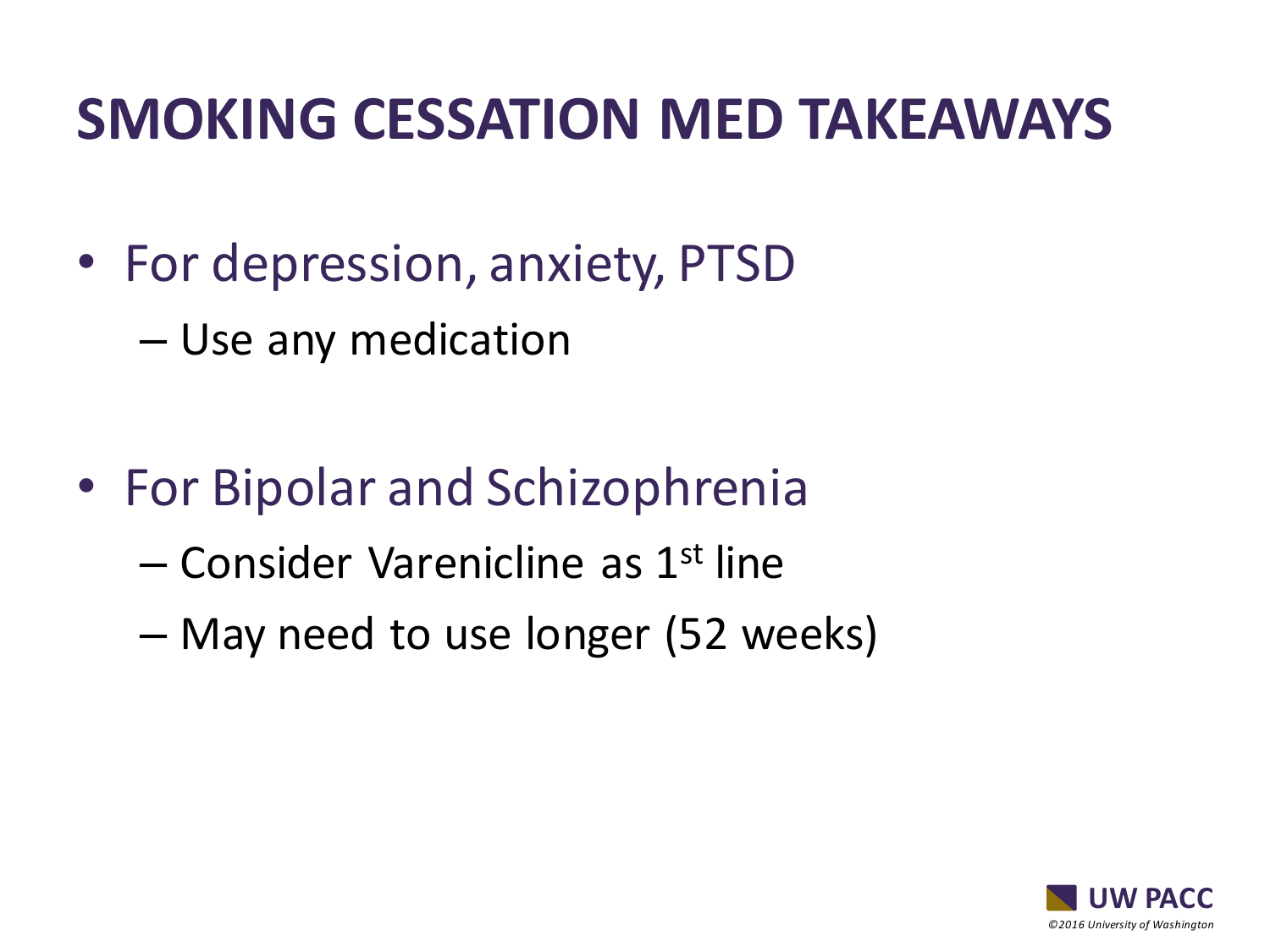# **SMOKING AND PSYCH MEDS**

- CYP450 enzyme induced by smoking is CYP1A2
	- Common medications that are substrates of this enzyme include:
		- Clozapine
		- Duloxetine
		- Diazepam
		- Haloperidol
		- Mirtazapine
		- Nortriptyline
		- Olanzapine
		- Propranolol
	- Will lower drug concentrations of med

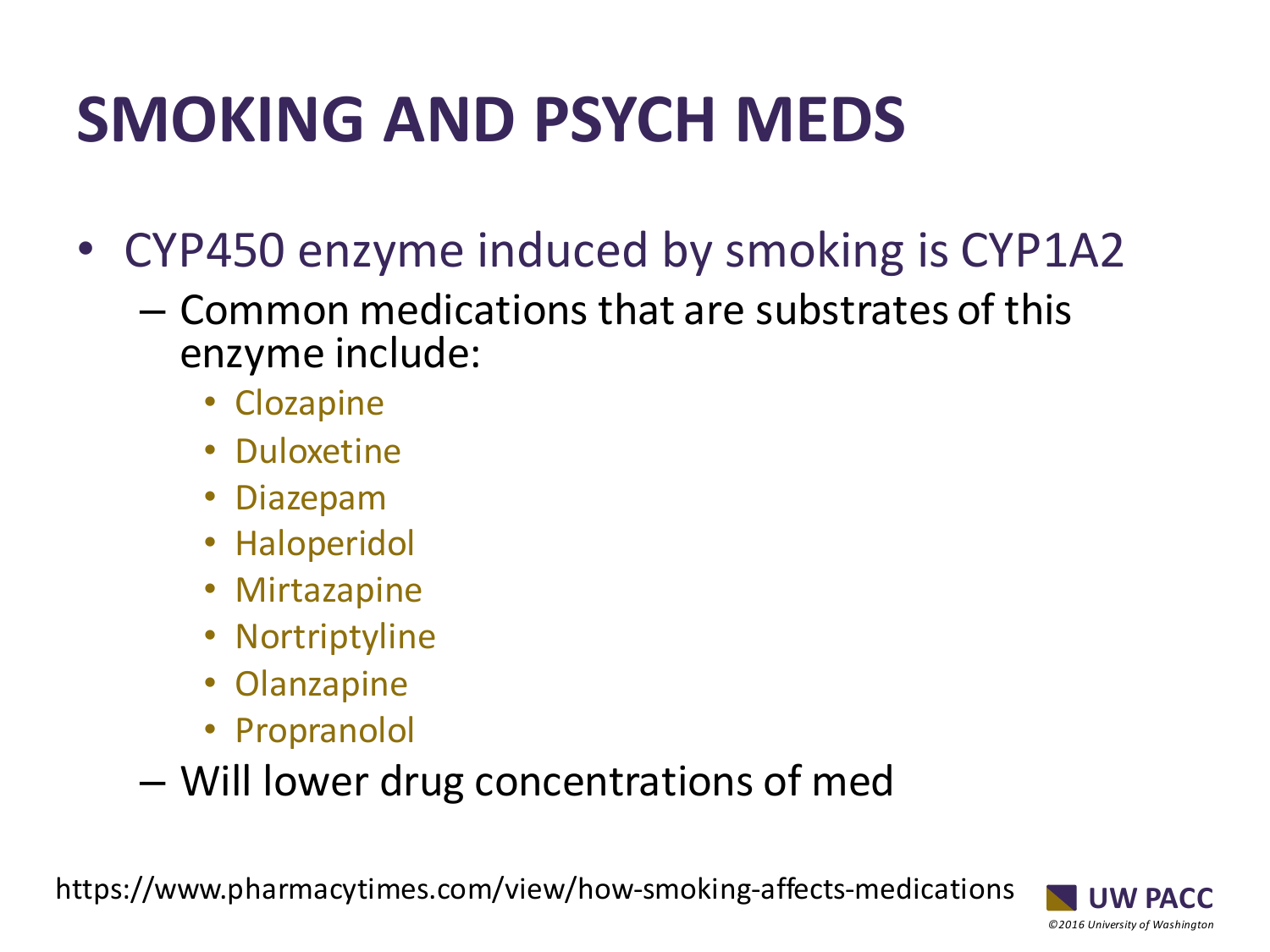# **QUITTING: BEHAVIORAL**



- Group or Individual therapy is effective
	- Individual: brief interventions work
	- Group: informational meetings, self-monitoring, tapering instructions, work on coping skills
- Telephone counseling
	- Proactive-calls from counselors to smokers work better
		- 2008 Australian study of GPs n=771
		- 12 month follow-up OR =  $2.86$  (6.5% vs  $2.6\%$ )
	- Reactive-calls to quit lines-not better than self-help literature
		- 1-800-QUIT-NOW
		- Have the patient check their insurance plan for specifics
		- http://www.doh.wa.gov/YouandYourFamily/Tobacco/HowtoQuit

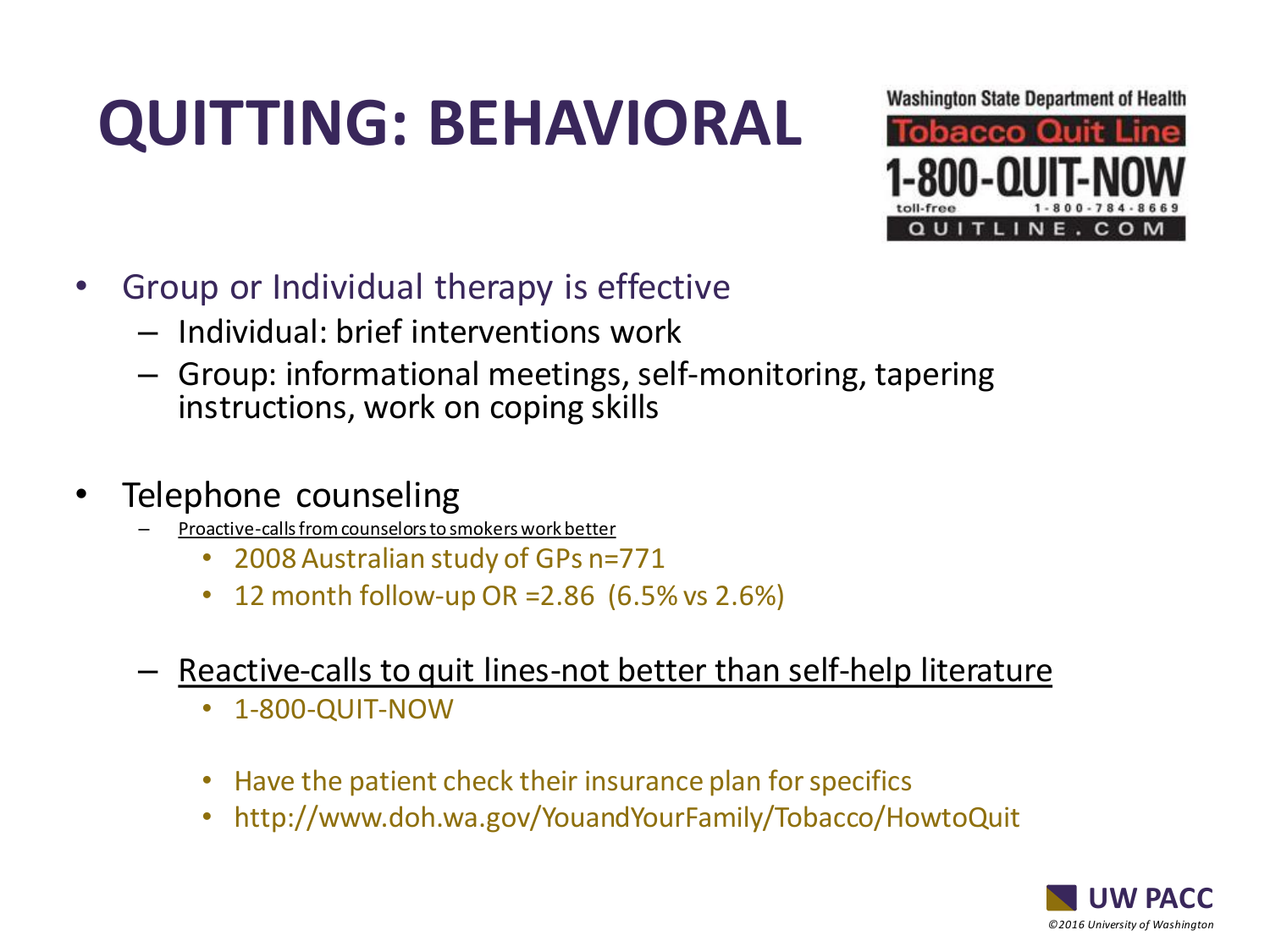# **A PLETHORA OF OPTIONS**

- **Web-based tools**: useful if tailored to the patient, interactive, and accessed frequently.
- **Text messaging**: personalized support through automated motivational messages.
	- Suggest behavioral changes, feedback, and attempt to link to additional assistance as needed
	- Effective: N=5800, Abstinence at 6 month text group: 10.7% vs control: 4.9%
	- Text2Quit-available for WA state residents-Free
- **Phone apps**: multiple trials-videos, CBT, development of a CO meter
	- 2019 Cochrane review→No evidence
	- RR 1.00 (CI 0.66-1.52) 5 studies, N=3079
	- 2 apps are available: 2Morrow and VA Coach
- **Self-help**: better than nothing?
	- Not found to be helpful alongside other material-advice or NRT

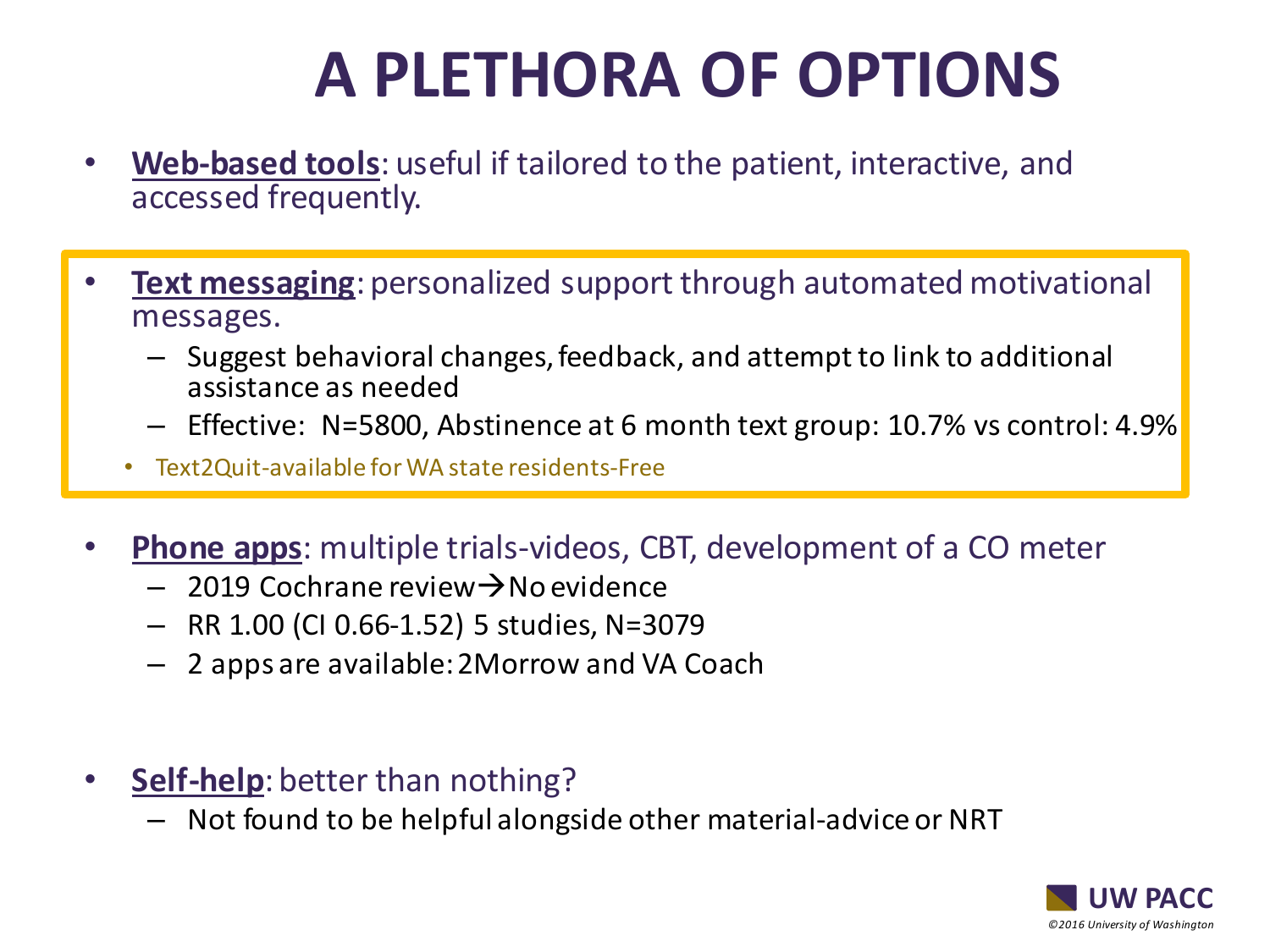

∩

Questions? Live chat with a Ouit Coach® now.

## Ready. Set. Quit.

Let's find a program to help you start living tobacco-free:

#### Are you currently employed?



Select 'No' if you don't know or would rather not answer.

**Parents and Guardians: Enroll in Live Vape Free** to access resources and tools to talk to your child about the effects of vaping.

### Welcome to a better way to quit.

Help

**Español** 

Log In

Using proven techniques tested over 25 years, our program has helped millions of people and it can help you too. Get started today, and connect with 1-on-1 support to beat urges, manage withdrawal symptoms and switch up your habits so you can enjoy life tobacco-free. Check out some of the tools and resources below that may be available to you.

### What to expect

Check out some of the tools and resources that may be available to you.

ଭି

### **Welcome Kit**

Get a kit that includes our quit guide to start your quitting plan and make your auit stick.

### **Coaching Calls**

Talk with your Quit Coach and work together toward quitting through planned 1-on-1 calls. 1-800-OUITNOW (1.800.784.8669)

### Chat with a Coach

Get personal support from a quit coach using the live chat feature on your program website.

### **Program Website**

Follow an Action Plan, track your progress and connect with others who are trying to quit.

**Refer A Patient** 

**Start Chat** 

 $\bigoplus$ 

#### Email

Get emails and messages with tips and encouragement to fight urges and prevent relapse.

**SM** Text2Ouit

Receive texts to your phone that can help you quit tobacco for good. Must be 18 or older.

• Engagement is enhanced when patient is directly referred to quit lines

- Free (+extras?) to WA residents
- Quit Coach assigned
- Has materials tailored to pregnancy, American Indian, Alaska Native, LGBTQ
- Quitiline available 24/7

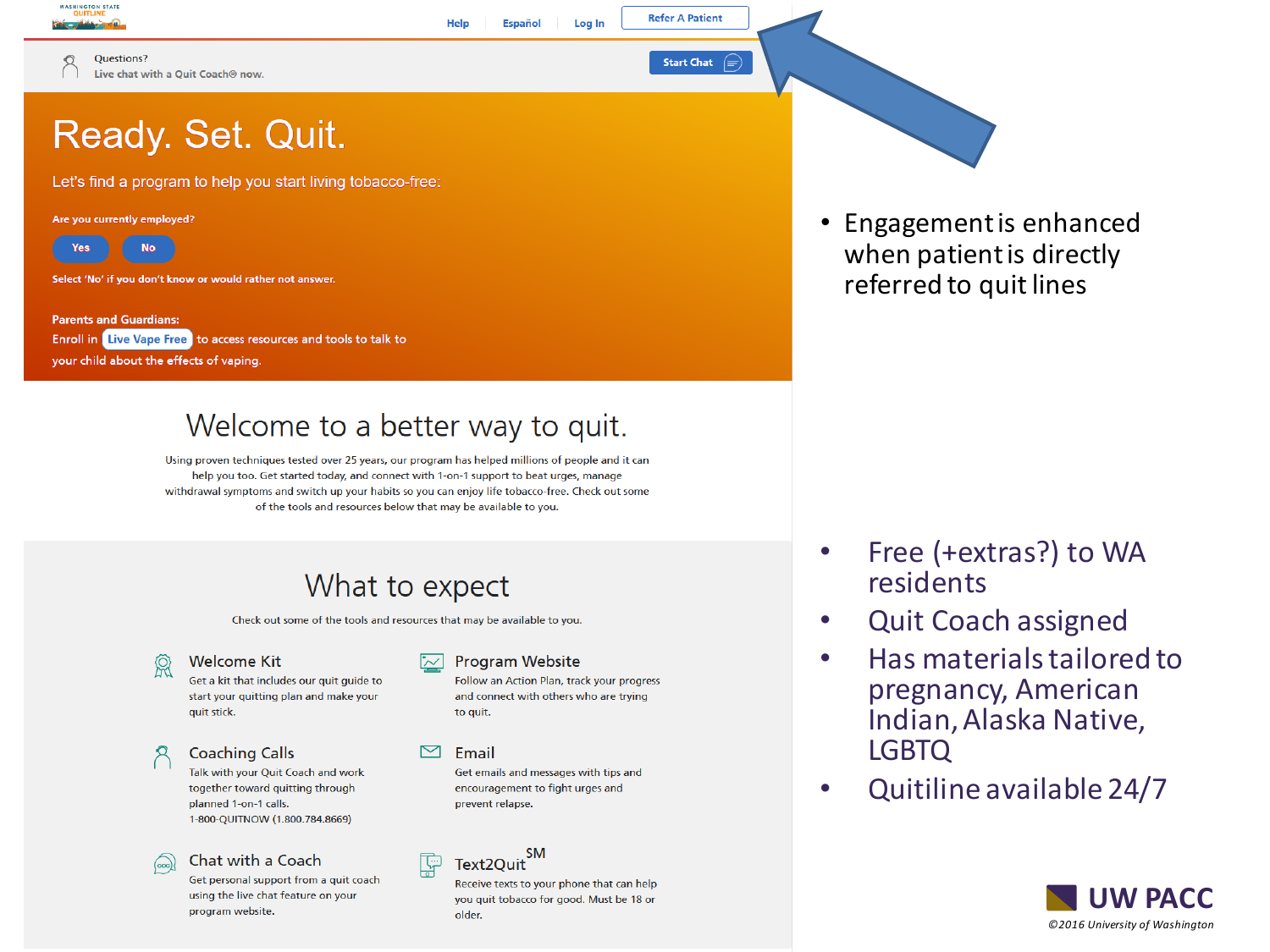### **Smokefree Text Messaging Programs**

Smokefree.gov offers free text messaging programs that give 24/7 encouragement, advice, and tips for becoming smokefree and being healthier. Find the program that meets your needs. You can sign up or opt-out at any time.



### **Quit for Good**



#### SmokefreeTXT

SmokefreeTXT is a mobile text messaging service designed for people across the United States who are ready to quit smoking.



#### SmokefreeMOM

SmokefreeMOM is a free text messaging program for pregnant women who want to cut back on cigarettes and quit smoking.



#### SmokefreeVET

For veterans with VA health care benefits who are ready to quit smoking or using tobacco.



**DipfreeTXT** 

DipfreeTXT is a mobile text messaging service designed for young adults in the United States who are ready to quit smokeless tobacco.



SmokefreeTXT en español

SmokefreeTXT en español es un programa para mujeres y hombres que están listos para dejar de fumar.



SmokefreeVET en español

Para veteranos de habla hispana con seguro de salud del VA que están listos para dejar de fumar.

### **[https://smokefree.gov/too](https://smokefree.gov/tools-tips/text-programs) ls-tips/text-programs**

### **text START to 47848**



#### **SmokefreeTXT for Teens**

SmokefreeTXT for Teens is a mobile text messaging service designed for teens ages 13-17 in the United States who are ready to quit smoking.

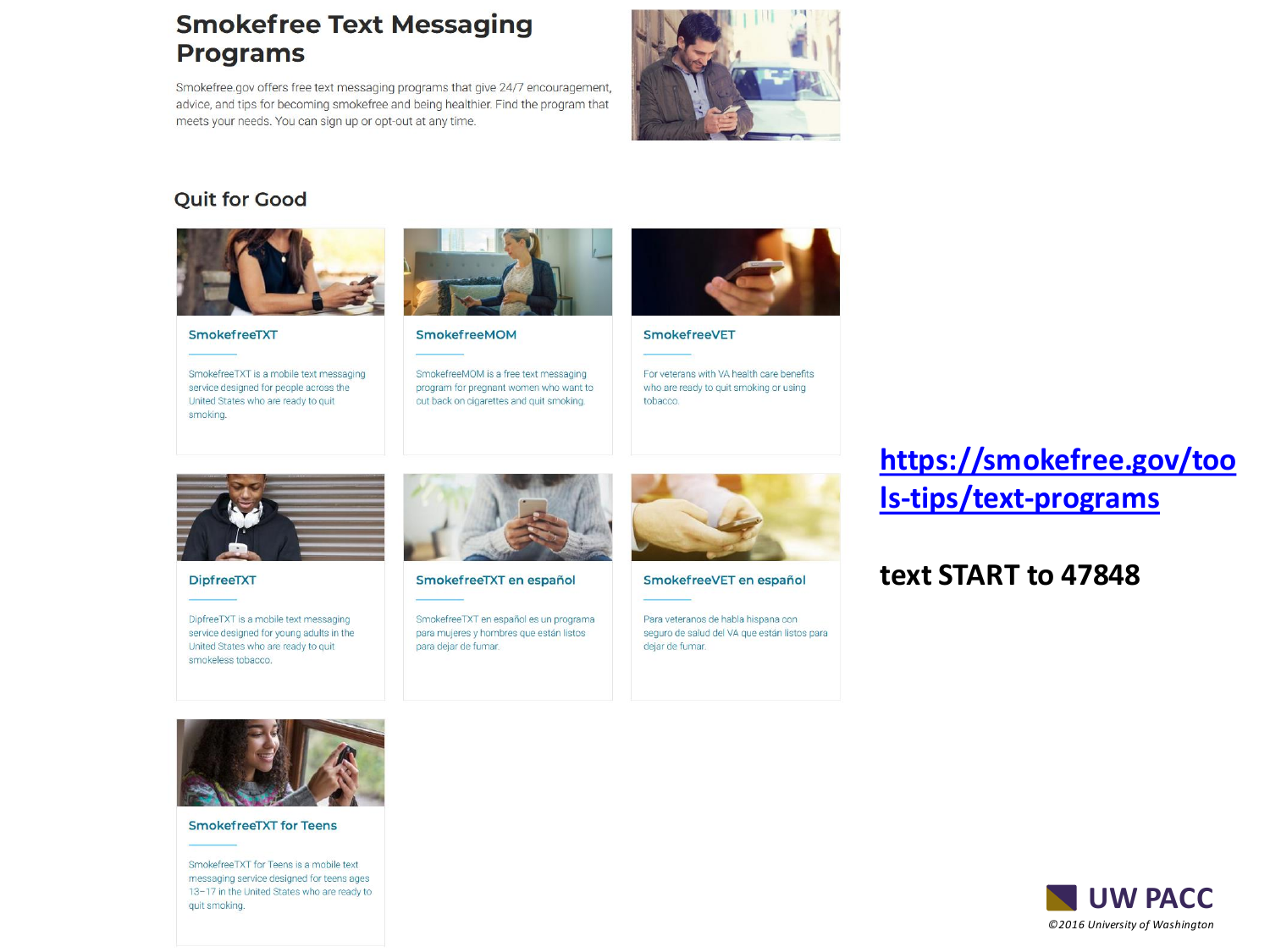

https://2morrowhealth.net/W ADOH



### https://mobile.va.gov/app/st ay-quit-coach

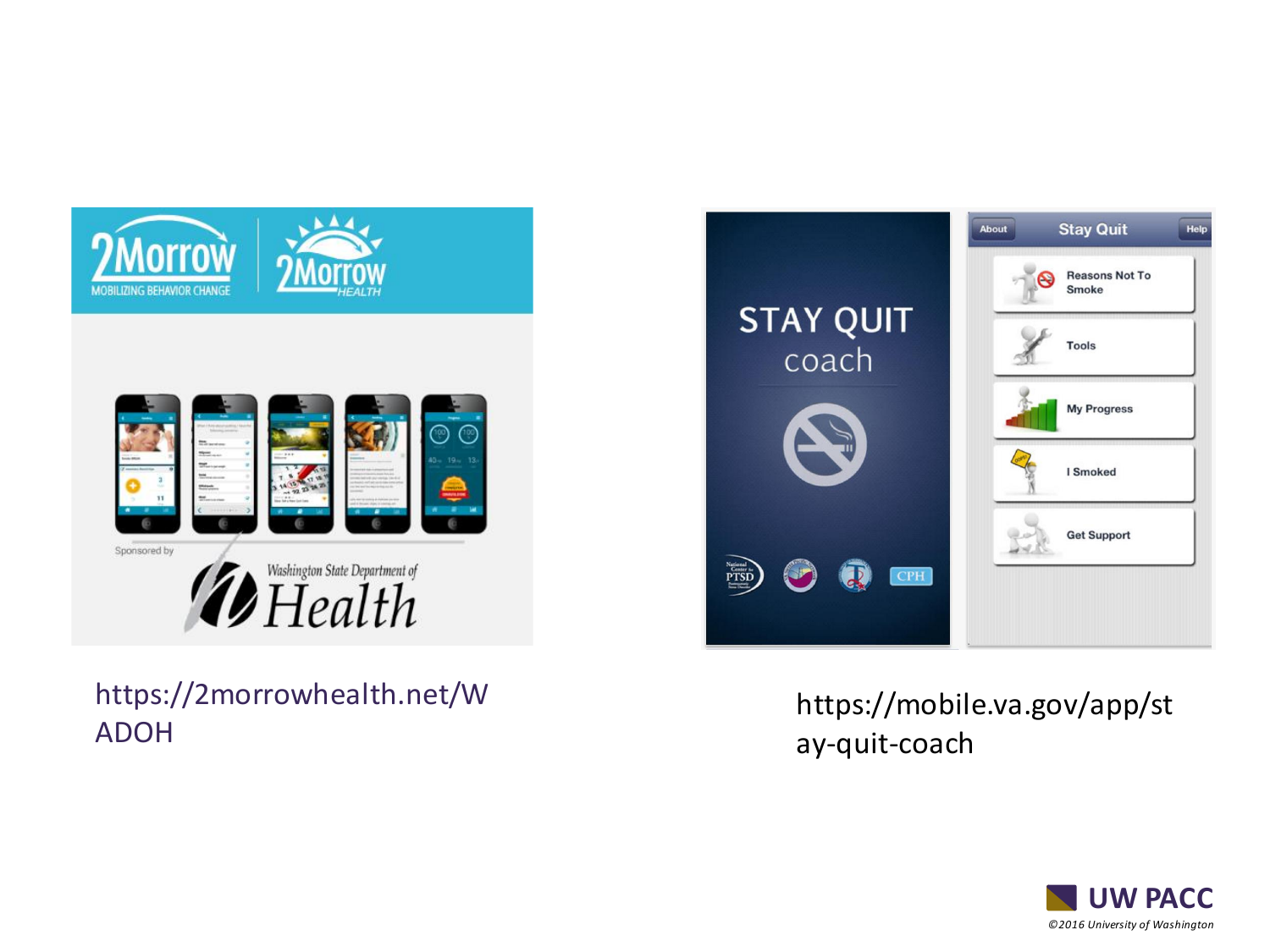# **E-CIG UPDATE**

- 2021
	- FDA permits marketing of E-Cig products
		- Benefits outweigh potential risk for youth
	- FDA opens approval process for use as smoking cessation aids
- Evidence as smoking cessation aids grow?
	- Switch from smoking, but don't stop nicotine use
	- Do people stay off tobacco?
	- Higher doses of nicotine (36mg/mL) result in less smoking
	- Associated with higher success rates in pop studies

Cobb CO, Foulds J, Yen MS, Veldheer S, Lopez AA, Yingst JM, Bullen C, Kang L, Eissenberg T; Randomised Control Trial Methods Workgroup of the Center for the Study of Tobacco Products. Effect of an electronic nicotine delivery system with 0, 8, or 36 mg/mL liquid nicotine versus a c igarette substitute on tobaccorelated toxicant exposure: a four-arm, parallel-group, randomised, controlled trial. Lancet Respir Med. 2021 Aug;9(8):840-850.

Pierce JP, Chen R, Kealey S, et al. Incidence of Cigarette Smoking Relapse Among Individuals Who Switched to e-Cigarettes or Other Tobacco Products. *JAMA Netw Open.* 2021;4(10):e2128810.

*©2016 University of Washington*

**W PACC** Brose LS, Brown J, McNeill A. Mental health and smoking cessation-a population survey in England. *BMC Med*. 2020;18(1):161. Published 2020 Jun 25. doi:10.1186/s12916-020-01617-7